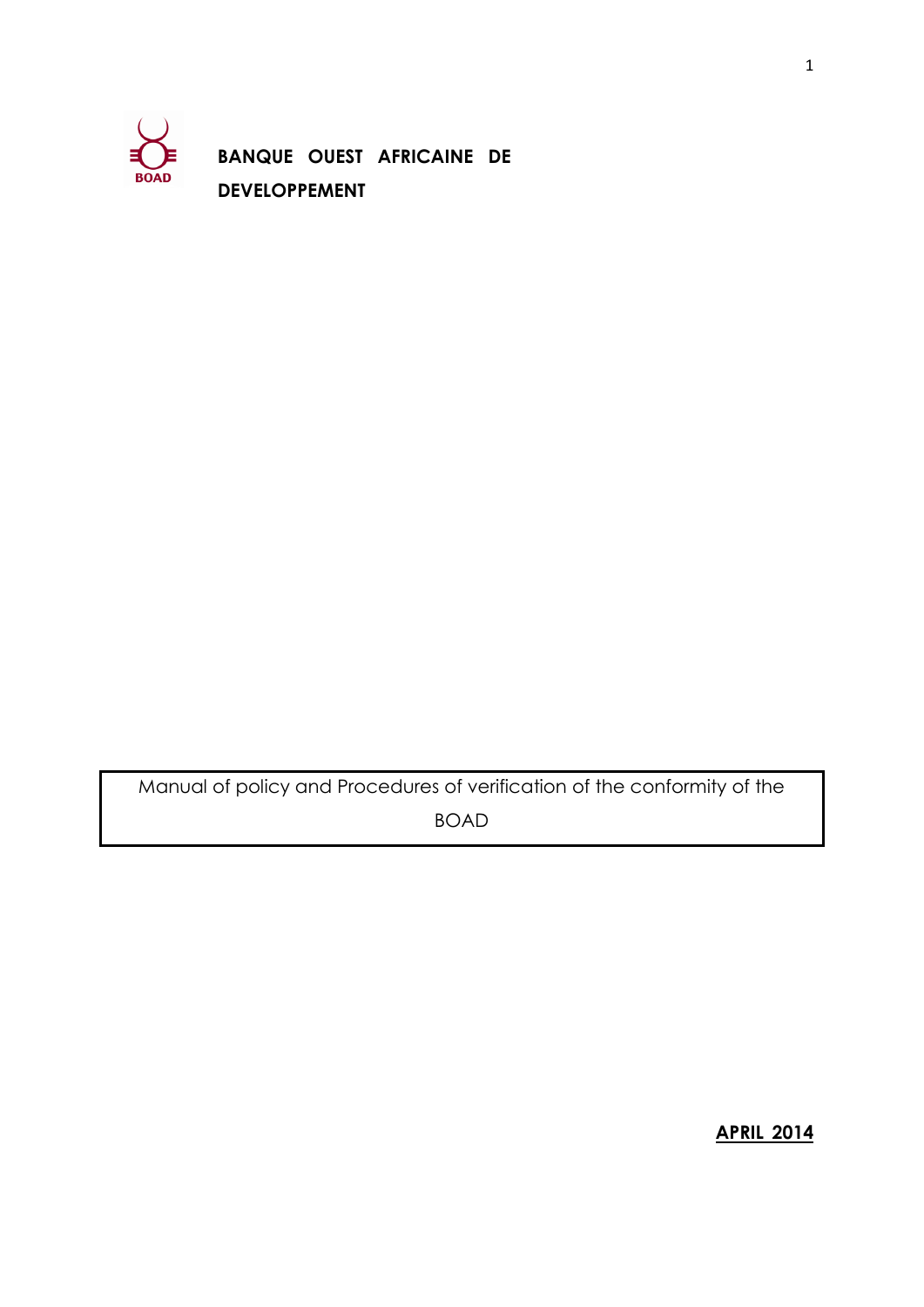# SUMMARY

| $\mathsf{L}$ |                                                                             |  |
|--------------|-----------------------------------------------------------------------------|--|
| 2.           |                                                                             |  |
| 3.           |                                                                             |  |
| 4.           |                                                                             |  |
| 4.1.         |                                                                             |  |
| 4.2.         |                                                                             |  |
| 5.           | PRINCIPLES TO ENSURE THE SUCCESS OF VERIFICATION OF CONFORMITY  10          |  |
| 5.1.         |                                                                             |  |
| 5.2.         |                                                                             |  |
| 5.3.         |                                                                             |  |
| 5.4.         |                                                                             |  |
| 5.5.         |                                                                             |  |
| 5.6.         |                                                                             |  |
| 6.           | ORGANIZATIONAL STRUCTURE, STAFF AND INDEPENDENCE OF ACTIONS INITIATED<br>13 |  |
| 6.1.         |                                                                             |  |
| 6.2.         | Guarantee of the independence of personnel of the verification of           |  |
|              |                                                                             |  |
|              |                                                                             |  |
| 7.1.         |                                                                             |  |
| 7.2.         |                                                                             |  |
| 7.3.         |                                                                             |  |
| 7.4.         |                                                                             |  |
| 7.5.         |                                                                             |  |
| 7.5.1.       |                                                                             |  |
| 7.5.2.       | Registration and acknowledgement of receipt of the request 20               |  |
| 7.5.3.       | Determination of the admissibility of the complaint seeking control of the  |  |
|              |                                                                             |  |
| 7.5.4.       | Drafting of the terms of reference of the enforcement of the texts and      |  |
|              | commitments                                                                 |  |
| 7.5.5.       |                                                                             |  |
| 7.5.6.       |                                                                             |  |
| 7.5.7.       |                                                                             |  |
| 7.5.8.       |                                                                             |  |
| 7.6.         |                                                                             |  |
| 7.6.1.       |                                                                             |  |
| 7.6.2.       |                                                                             |  |
| 7.6.3.       | Right condition changes of the project or program payments  24              |  |
| 7.6.4.       |                                                                             |  |
| 7.6.5.       |                                                                             |  |
| 7.6.6.       |                                                                             |  |
| 7.7.         |                                                                             |  |
| 7.8.         |                                                                             |  |
| 8.           |                                                                             |  |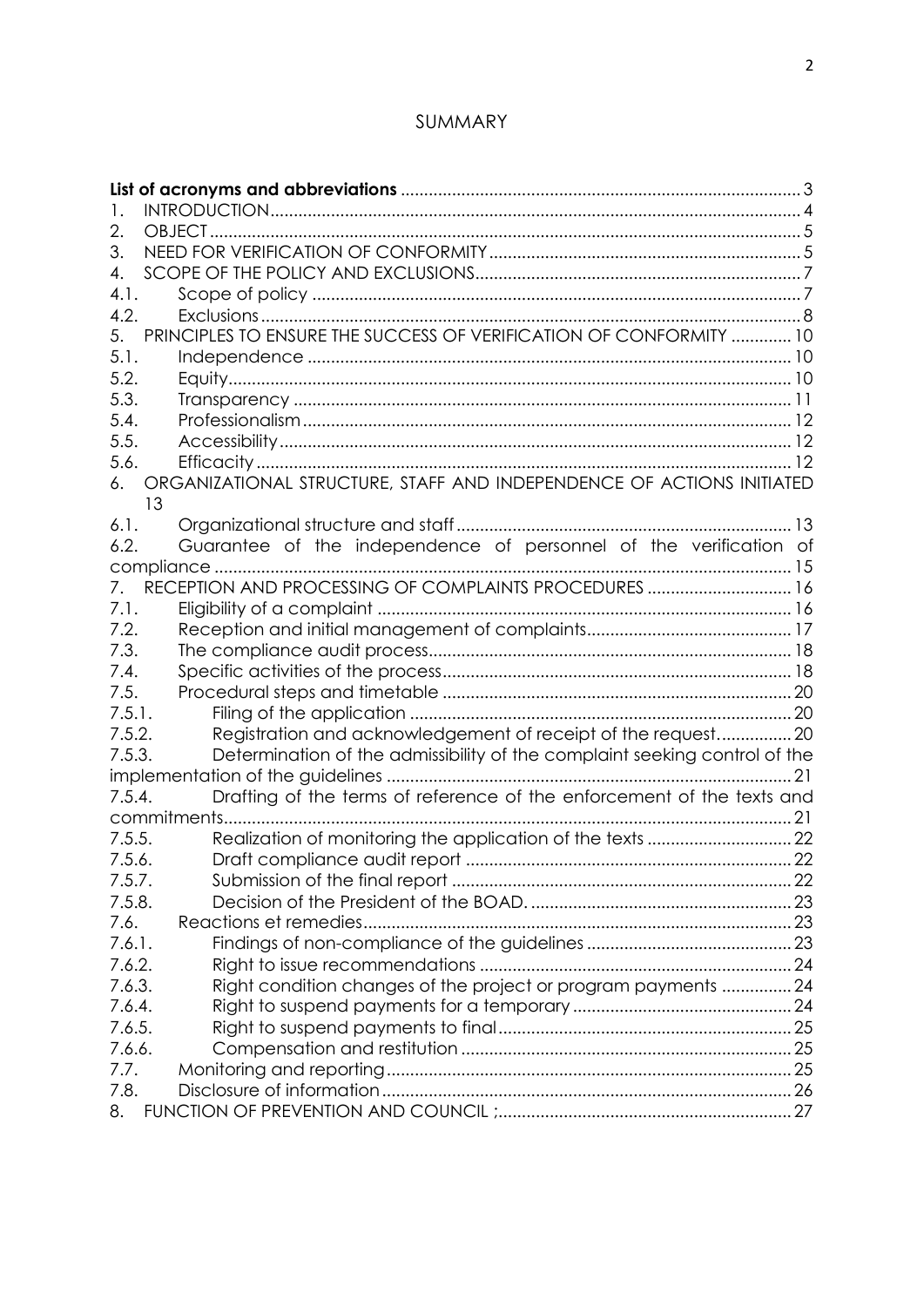# <span id="page-2-0"></span>**List of acronyms and abbreviations**

| <b>BOAD</b> | : West African Development Bank                    |
|-------------|----------------------------------------------------|
| <b>DAJ</b>  | : Directorate of Legal Affairs                     |
| <b>DCR</b>  | : Division in charge of compliance and regulations |
| AF          | : Adaptation Fund                                  |
| <b>GEF</b>  | : Global Environment Fund                          |
| <b>GCF</b>  | : Green Climate Fund                               |
|             |                                                    |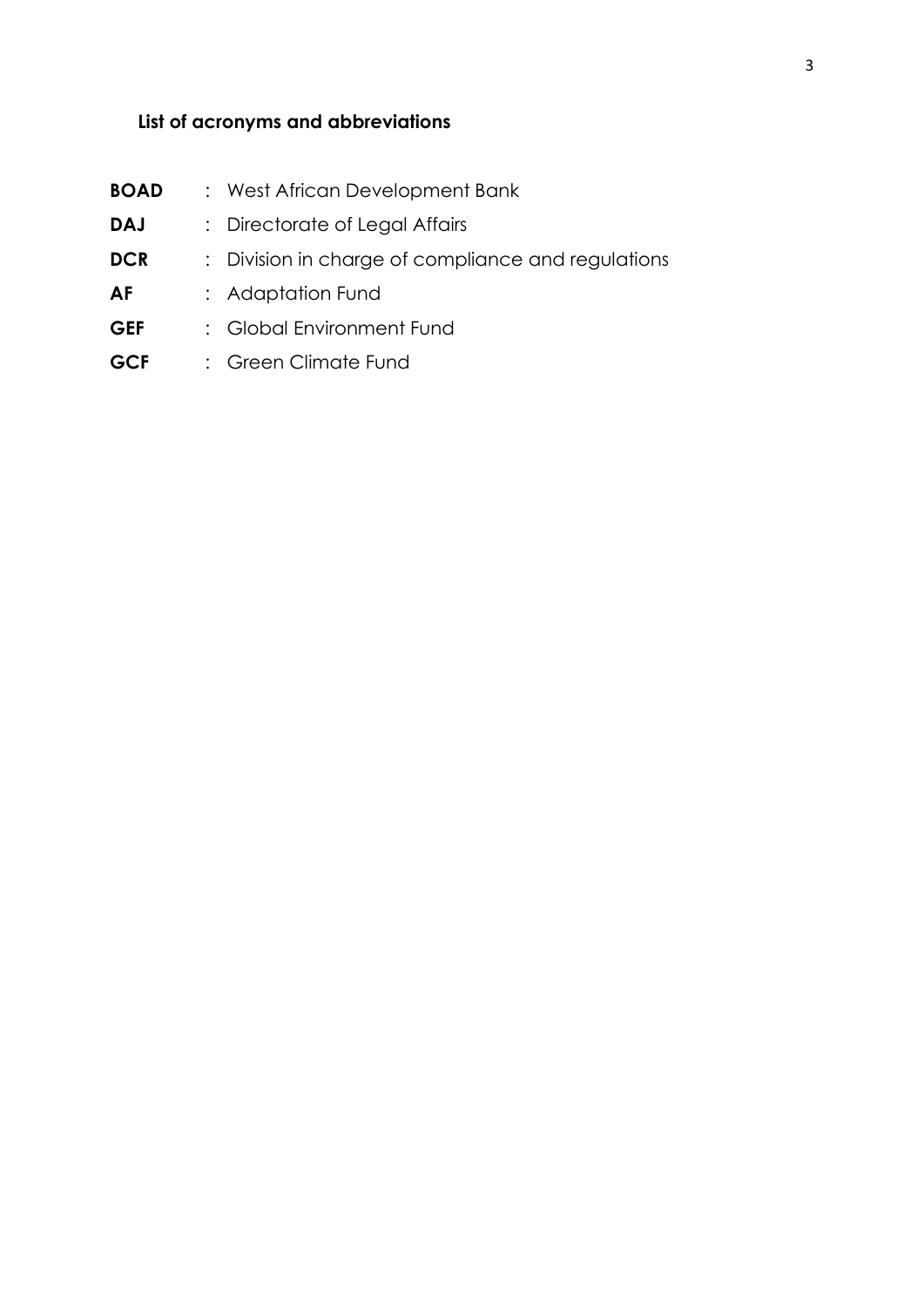#### <span id="page-3-0"></span>1. INTRODUCTION

The West African Development Bank (BOAD) has adopted a Strategic Plan 2009/2013 which concentrates its activities on key priority areas of activities aiming at sustainable development in the sub-region of West Africa. Printed in said plane vision is to make a bank BOAD strong development and global benchmark in the regional common market. Such prospects include strong requirements of change in the plan, of the culture of business and organizational and institutional structure. Thus, BOAD is reinforcing its positioning in niches where, obviously, it has recognised strengths. Similarly, bold initiatives are being implemented to clear the poles of weakness emerged in the implementation of its missions. Ultimately, it is to build a modern and competitive development Bank and moreover efficient triple point of view of its customers, its shareholders and its partners.

In this context, one of the Bank's efforts has been to strengthen or adopt and enforce rules, texts of policies, procedures, guidelines in all its areas of intervention including those relating to environmental and social issues by aligning it with those of international financial institutions. The promotion by the BOAD of appropriate practices reflects the desire of the Bank to strengthen its goal of sustainable development, including the need to integrate economic, environmental and social objectives into development activities and to improve the effectiveness of long-term development while preserving the interests of the affected communities. Given the importance of ongoing efforts, the Bank is committed to ensuring that the application of his texts is effective and that it can expect in return the expected benefits.

This manual provides a process for checking conformity with regard to the application by the BOAD of its own policies, procedures, directives, rules and commitments including those relating to environmental and social issues.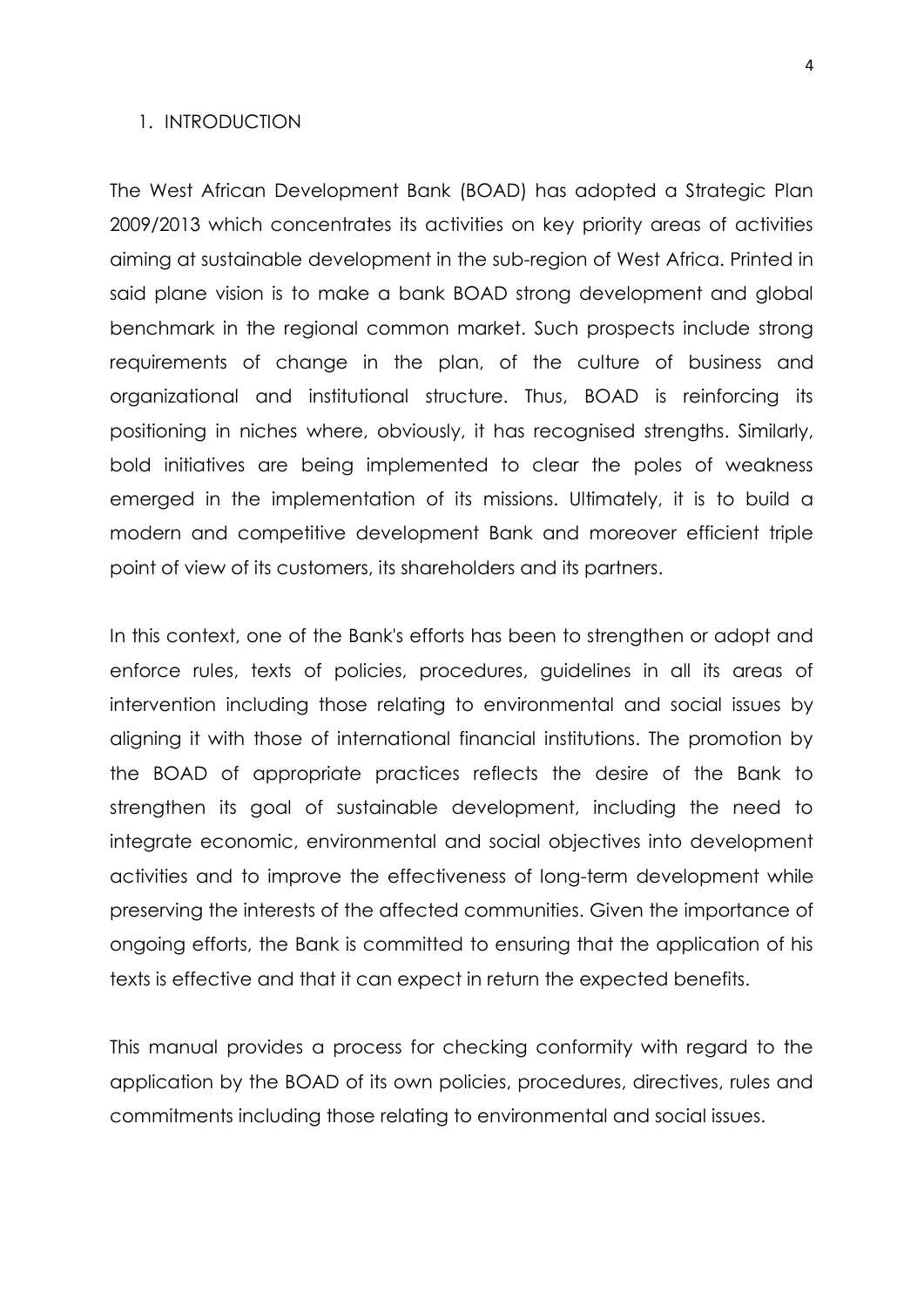#### <span id="page-4-0"></span>2. OBJECT

**.** 

The object of this manual is to put at the disposal of all those who have suffered injury, resulting from a project financed by the West African Development Bank, an independent mechanism by which they can ask the Bank to act in accordance with its own rules, policies, procedures and guidelines.

#### <span id="page-4-1"></span>3. NEED FOR VERIFICATION OF CONFORMITY

In its relations with the financial partners including financial mechanisms environmental to which it adheres as the FA<sup>1</sup>, the GEF<sup>2</sup>, the FVC<sup>3</sup>, BOAD is responsible for the quality of the work and financial accounts of the projects funded and executed at national or regional level.

BOAD, to comply with the policies, procedures and financial guidelines of the financial partner, receives, with the agreement of the said partner, delegation to implement the rules laid down by the relevant financial mechanism. In this case, the BOAD remains principal administrator of funds received so responsible for their management.

With regard to relations with States, organizations, institutions or structures which will be responsible for the implementation of projects on the ground, BOAD follows its normal procedures of project for the implementation of

 $^{\rm 1}$  The FA is the Fund Climate Change Adaptation from which BOAD is accredited.

<sup>&</sup>lt;sup>2</sup> BOAD has initiated a certification process for Entity of the Global Environment Facility (GEF) project. Accreditation of the BOAD and sustainable development of its business requires it to have a mechanism to ensure the implementation of its policies for environmental and social safeguards.

<sup>3</sup> The President of the BOAD seat in the Green Fund Board climate (FVC). In addition, the Bank is preparing for its accreditation audit Fund.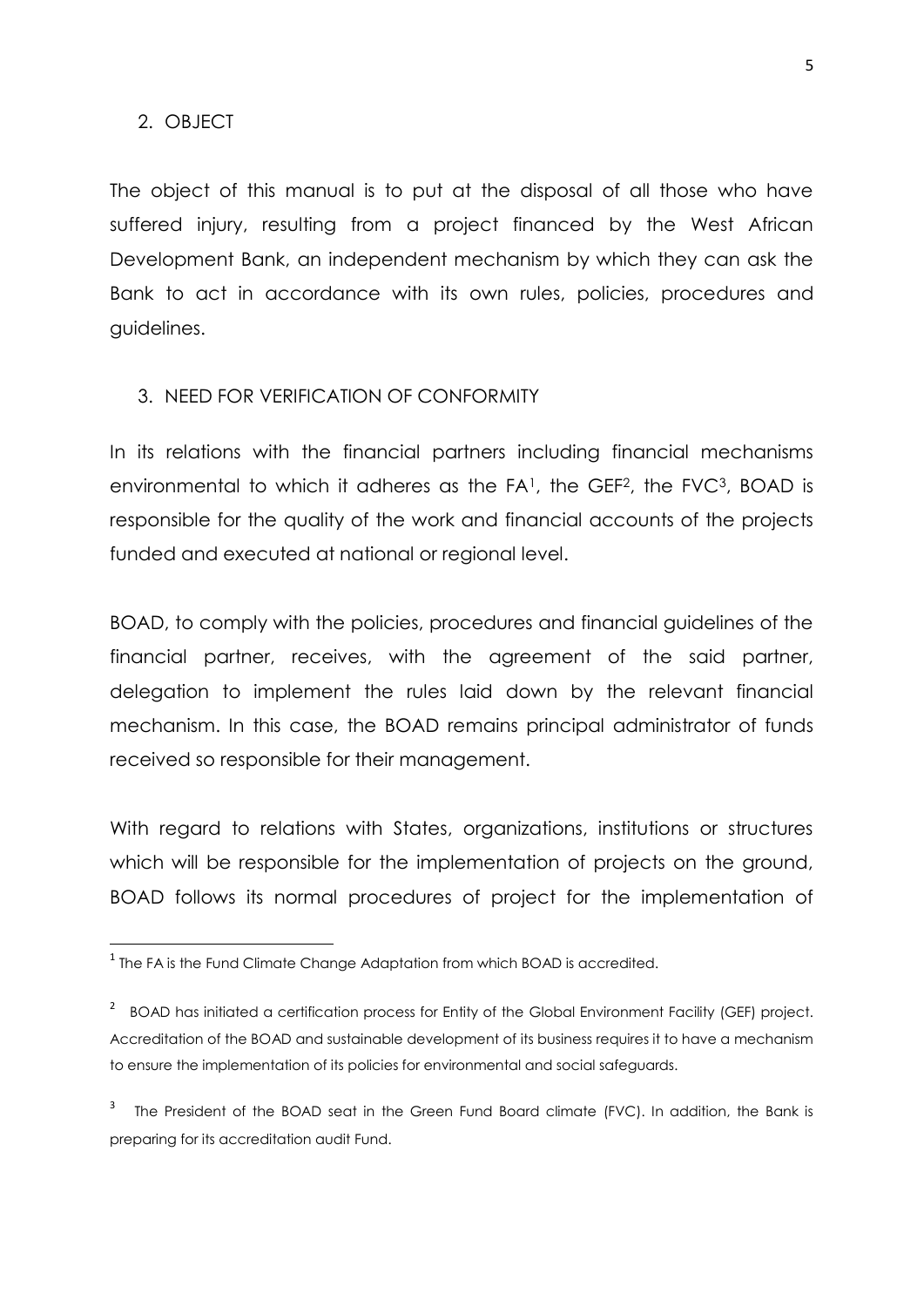projects funded by the financial mechanism concerned. In this context, the general framework of the activities of development of Bank projects is applied.

In terms of relations with such States, organizations, institutions or structures of implementation of projects, operational as well as detailed preparation instructions and the implementation of programmes and projects are governed by the various manuals of BOAD projects. As a result, each of the States, organizations, institutions or structures of implementation of projects is required to sign a standard basic with BOAD agreement. This agreement will cover, inter alia, the responsibilities, the conditions of management of the project, accounting, financial procedures and procurement, the management of financial records, verification of accounts, audits, etc. In addition to this agreement, the above issues are addressed in each project document.

The quality of project management (evaluations in-depth projects, presentation of the State of progress of the project reports, convening of meetings of tripartite review of projects, etc.) is controlled in accordance with the BOAD in relation to results-based monitoring and evaluation of the projects. Each executing organ shall submit regular accounts to BOAD in accordance with established procedures. These accounts are audited according to internal and external auditing procedures laid down in the financial regulations, rules and directives of the BOAD.

In light of the foregoing, the participation of the BOAD in the financing of the development or the environment through an international finance facility depends in part on the development of a credible and solid protection and accountability system4. This manual of policy and procedures for verification of compliance is developed to meet different requirements. They is

**.** 

<sup>&</sup>lt;sup>4</sup> By its nature, international financial assistance in the environmental context, for example, generates more institutional risks and scale of projects that many other decisions of development assistance.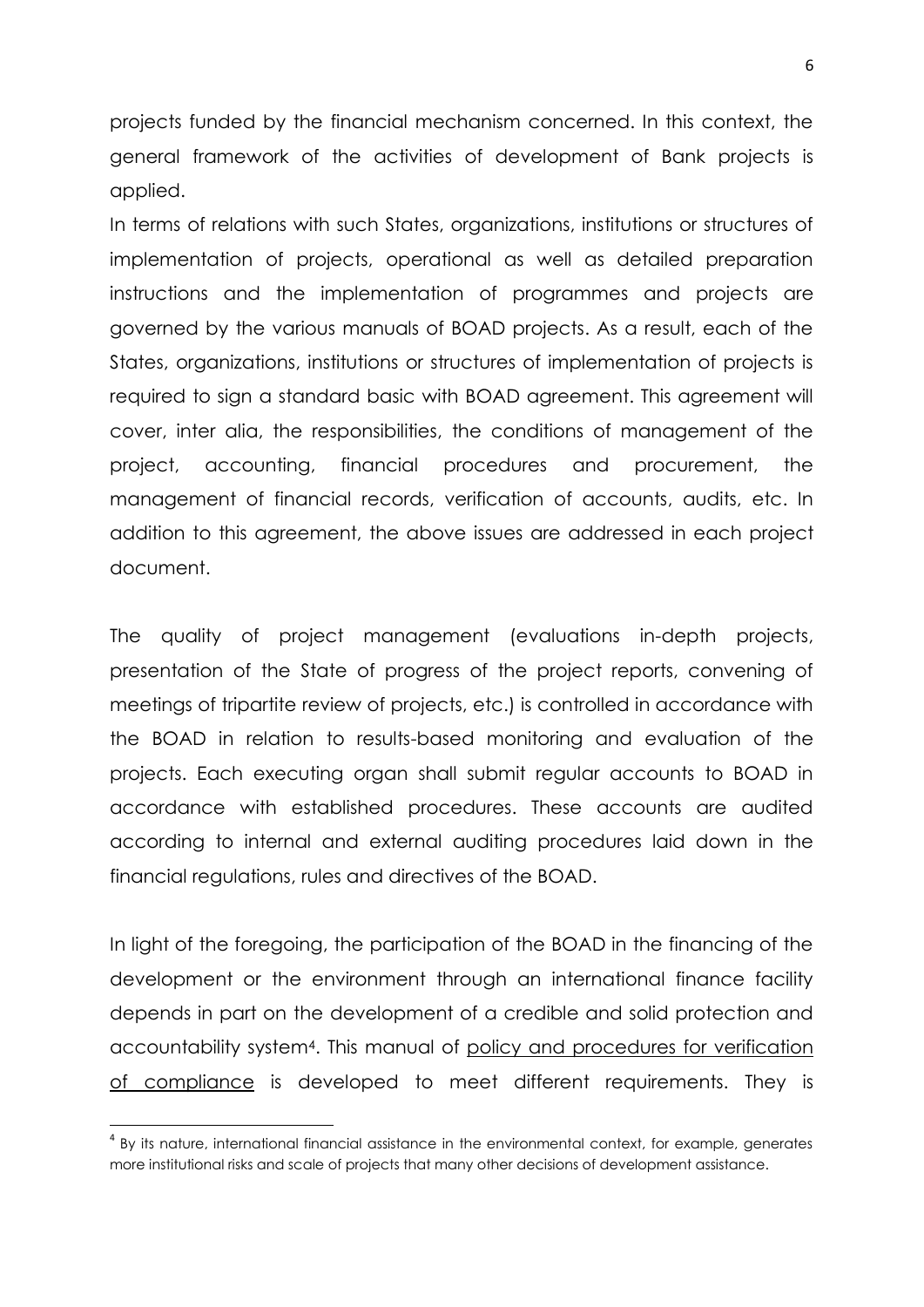supplemented by another grievance workbook when those who have suffered injury, resulting from a project financed by the Bank have complaints or grievances against BOAD.

### <span id="page-6-0"></span>4. SCOPE OF THE POLICY AND EXCLUSIONS

<span id="page-6-1"></span>4.1. Scope of policy

BOAD has set up several instruments of operational policies and procedures for the design, execution and supervision of projects as well as the policies, procedures and directives, environmental and social.

The purpose of a process of monitoring the application of the directives is to assess whether the institution has met its obligations, if non-compliance has prejudiced the applicant and how the institution can remedy the noncompliance. In order to make these decisions, the scope of the obligations to which the compliance is determined to be clearly defined. In other words, the question is this: what obligations must BOAD account through the process of monitoring the application of the directives? The process of monitoring the application of the directives must be able to examine compliance with policies, procedures, guidelines, rules or commitments made by BOAD. The scope could also include the commitments made in the programmes or projects for funding, as well as the obligations imposed by international law.

This control process is designed to implement the function of verification of conformity when it comes:

- noted cases of non-compliance with its operational policies and procedures during the design, execution and supervision of projects;
- to improve the effectiveness of the development of the BOAD ensuring compliance with the environmental and social aspects of the policies and procedures of the BOAD;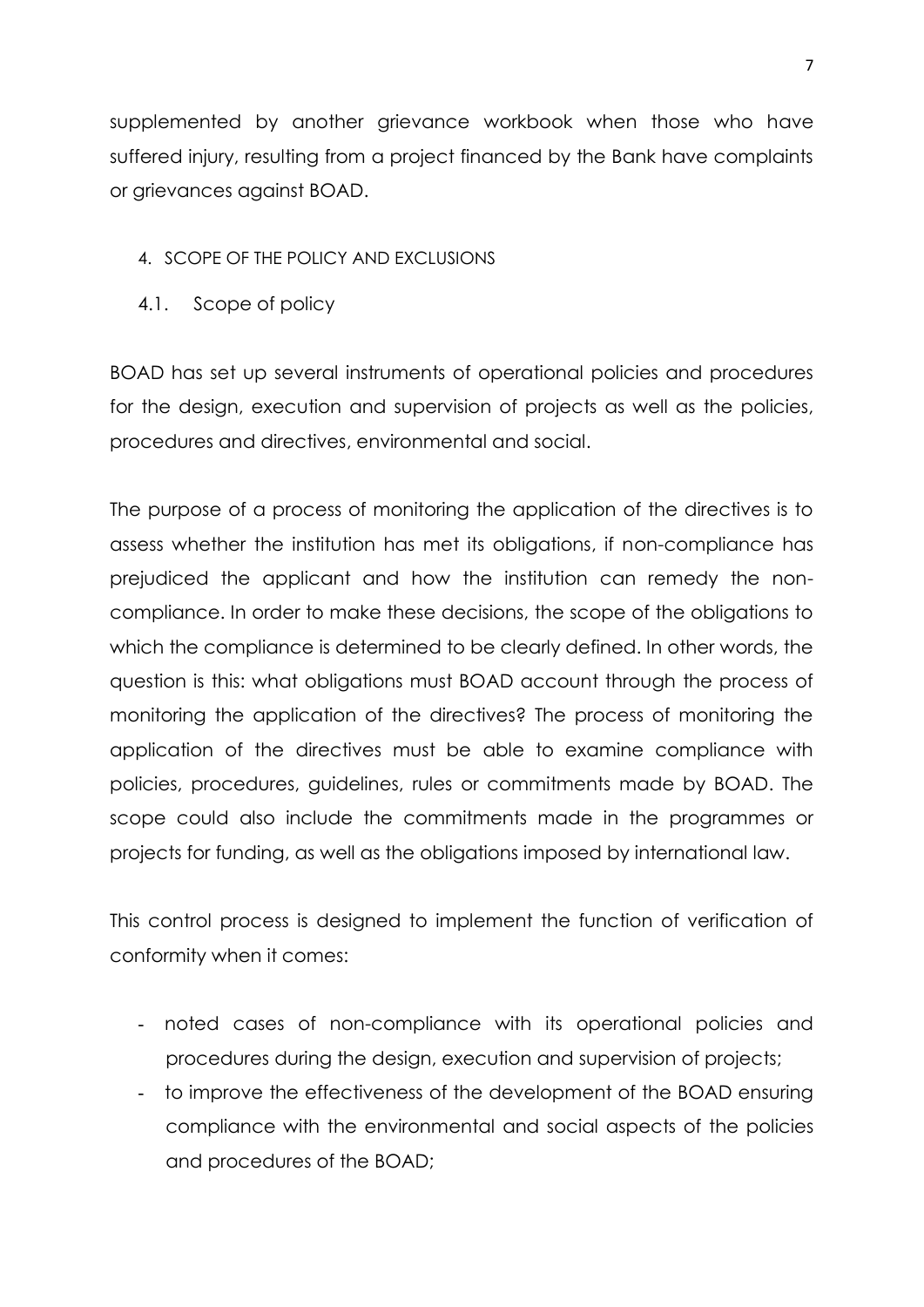- allow access to processes that empower and protect the rights and interests of vulnerable groups and enable them to better speak and to be heard in the process of development of the BOAD;
- promote management focused on results and quality programs through the process of monitoring the application of the guidelines;
- Make recommendations for systemic improvements or across institutions based on lessons learned in specific cases;
- To complete the frame and the current political accountability BOAD to promote transparency, accountability and efficiency of its operations;
- Enable BOAD to compete effectively in the future donor support, particularly in the climate context or contexts with problems equally sensitive to sustainable development;
- Reflect the best practices of other international financial institutions and development to be among the best in terms of development and implementation of accountability mechanisms among international financial institutions.
- <span id="page-7-0"></span>4.2. Exclusions

-

This policy does not cover the requests concerning:

- Complaints against the decisions taken by the Bank or its borrowers in procurement, from suppliers of goods and services financed or to be financed by the Bank in respect of a loan or grant, or from bidders who have not been selected for the provision of those goods and services,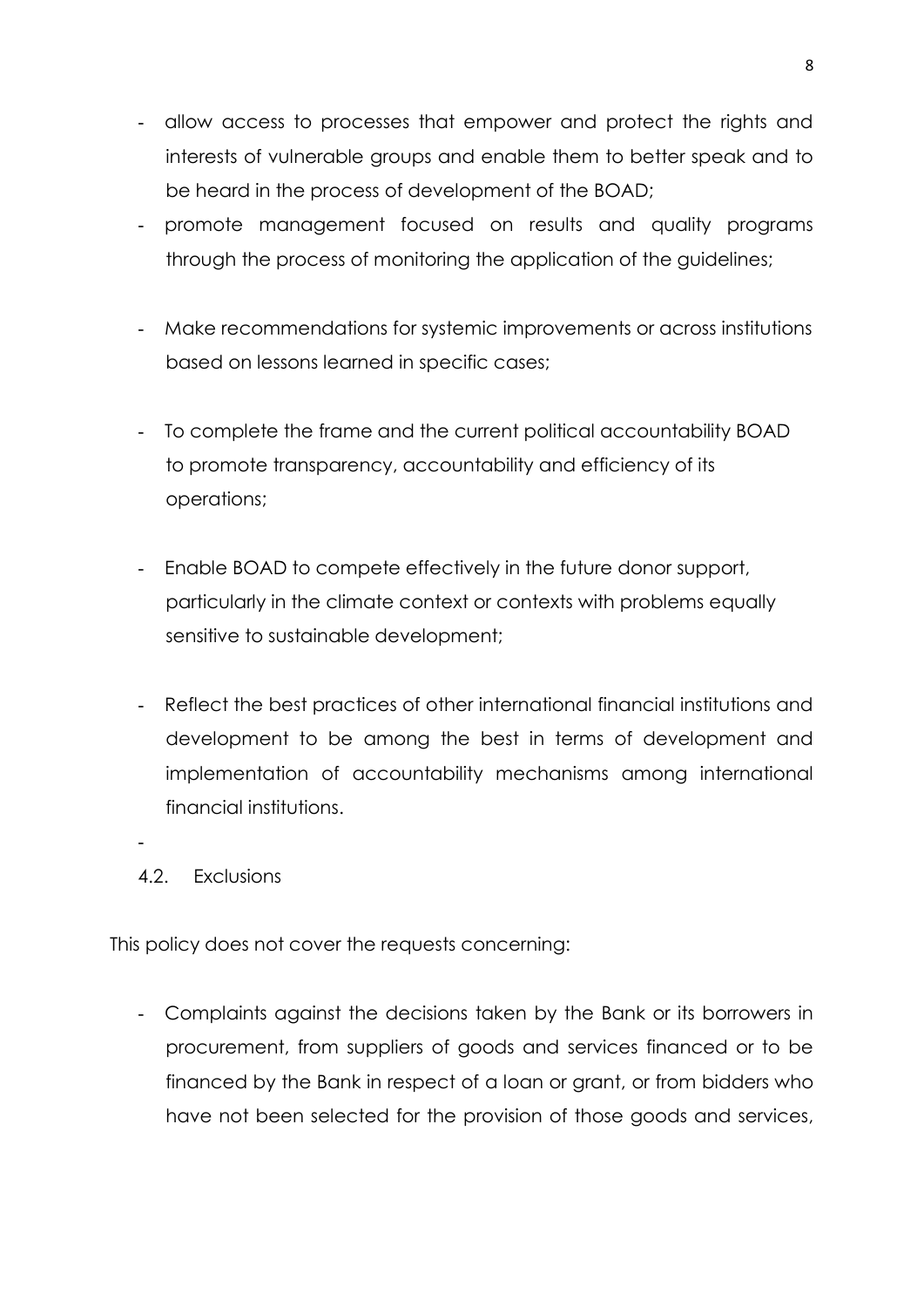these complaints to be considered, as in the past, in accordance with the procedures in this regard;

- -Complaints relating to cases of fraud or corruption;
- Complaints relating to cases before judicial bodies or similar bodies;
- Frivolous or malicious complaints;
- Complaints motivated by an intention to gain a competitive advantage;
- Queries relating to matters over which the Bank or its Board of Directors has already made a recommendation or ruling following the review of an earlier application, unless it is justified by compelling new evidence or circumstances that were not known at the time of the introduction of the previous application;
- Complaints more than twelve (12) months after the date of completion of the project to which they relate or more than twelve (12) months after the final disbursement under the loan agreement or donation or more twelve (12) months after the date of cancellation of undisbursed amount;
- Complaints concerning acts under the responsibility of others, as borrower or potential borrower, and do not involve any action or omission on the part of the Bank;
- Complaints about the accuracy or adequacy of policies and procedures of the Bank and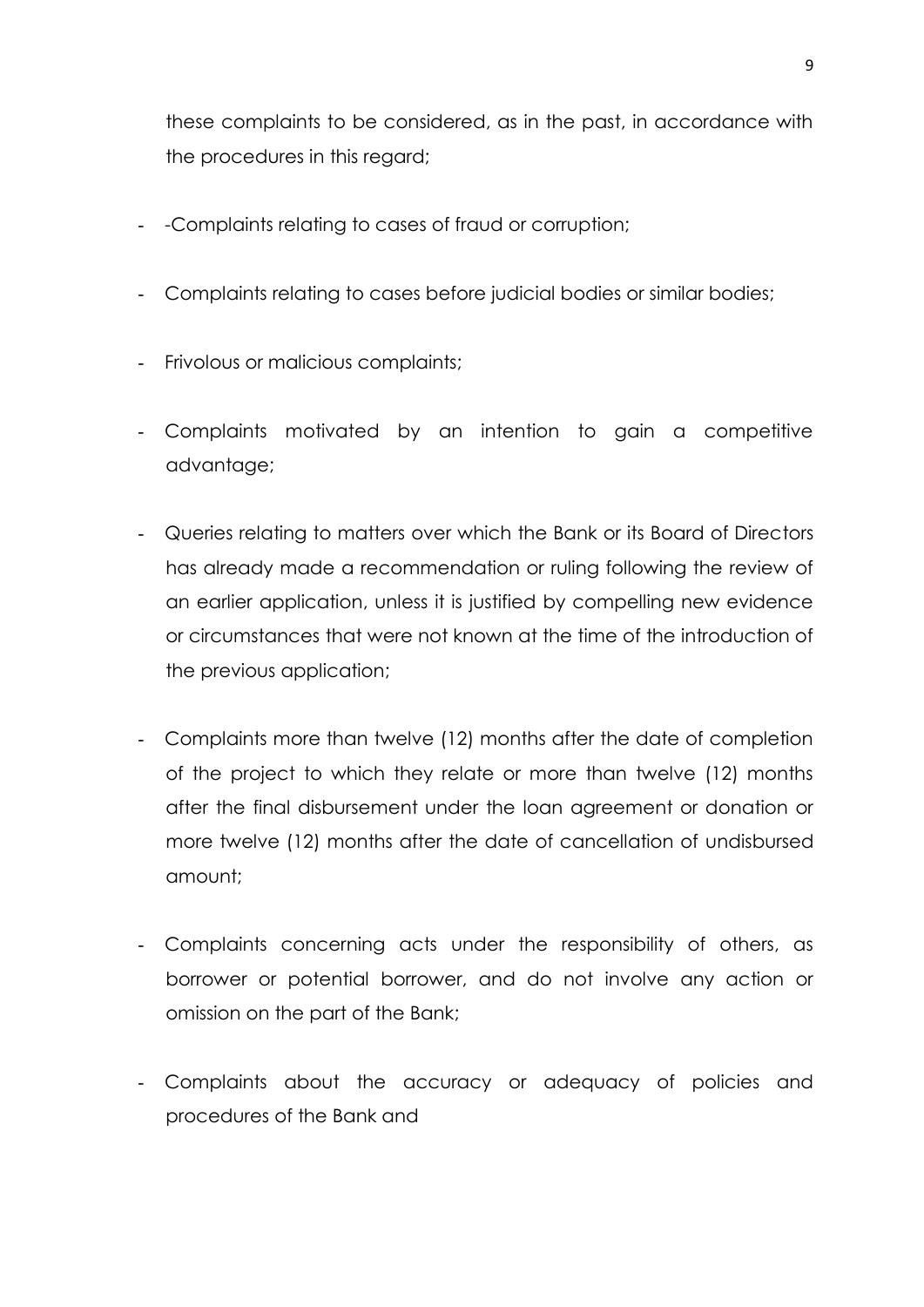- complaints relating to projects of the private sector or other projects not guaranteed by a State, unless there is an alleged breach of the policies of the Bank in the field of agriculture, education, health, the human gender, good governance and environmental management.

### <span id="page-9-0"></span>5. PRINCIPLES TO ENSURE THE SUCCESS OF VERIFICATION OF CONFORMITY

The process of monitoring the implementation of policies, procedures, guidelines, rules, etc.. BOAD must be based on principles that ensure its success: the principles of independence, fairness, transparency, professionalism, accessibility and efficiency. Ces principes, qui sont fondés sur l'expérience d'autres fonctions semblables de contrôle de l'application des directives, doivent servir de points de repère pour mesurer la création et la mise en œuvre du processus de contrôle de l'application des directives environnementales de la BOAD.

### <span id="page-9-1"></span>5.1. Independence

Independence requires that the mechanism be set up and operated without undue influence of operational decision-makers of the Bank, states, NGOs or applicants. Independence requires that those who deal with complaints mechanism are carefully recruited and rejected if they were involved in insider dealing or nepotism. They recuse themselves in cases of conflict of interest or potential.

### <span id="page-9-2"></span>5.2. Equity

Fairness and objectivity require that the mechanism gives equal weight to the arguments of all parties to carry out independent and impartial investigations. Procedures for monitoring the application of the directives must treat all parties equitably, and equity must be a regardless of the results.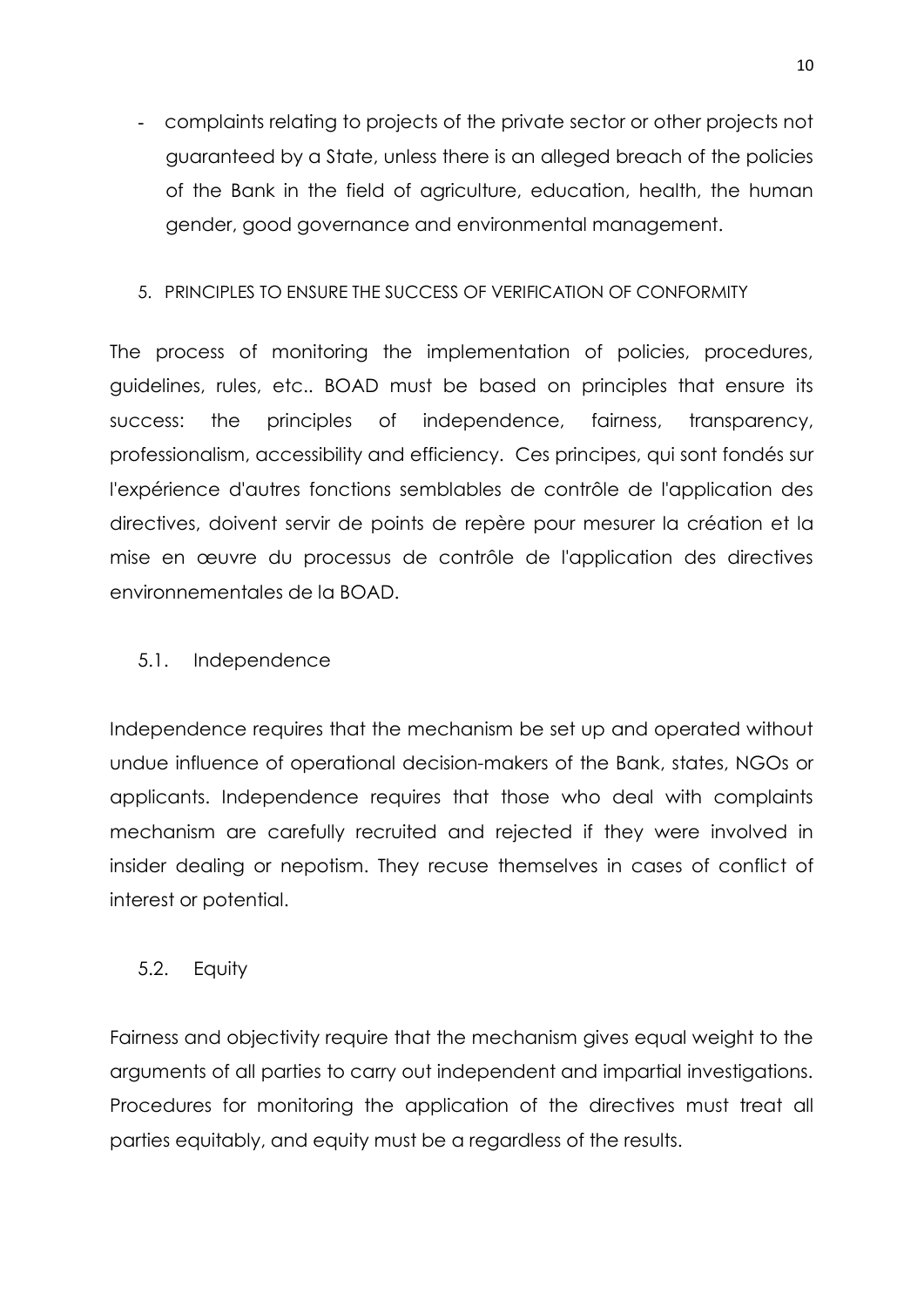#### <span id="page-10-0"></span>5.3. Transparency

The principle of transparency requires the comments and participation of the public in the design and the operation of the mechanism, as well as of the rules of procedure clear, tangible and accessible to the public. In addition, the mechanism is accountable publicly and in a timely manner of its methods of investigation of its terms of reference, its factual findings, quotations of the non-confidential parts and final reports. Transparency also requires that the mechanism publicize its existence and its operations.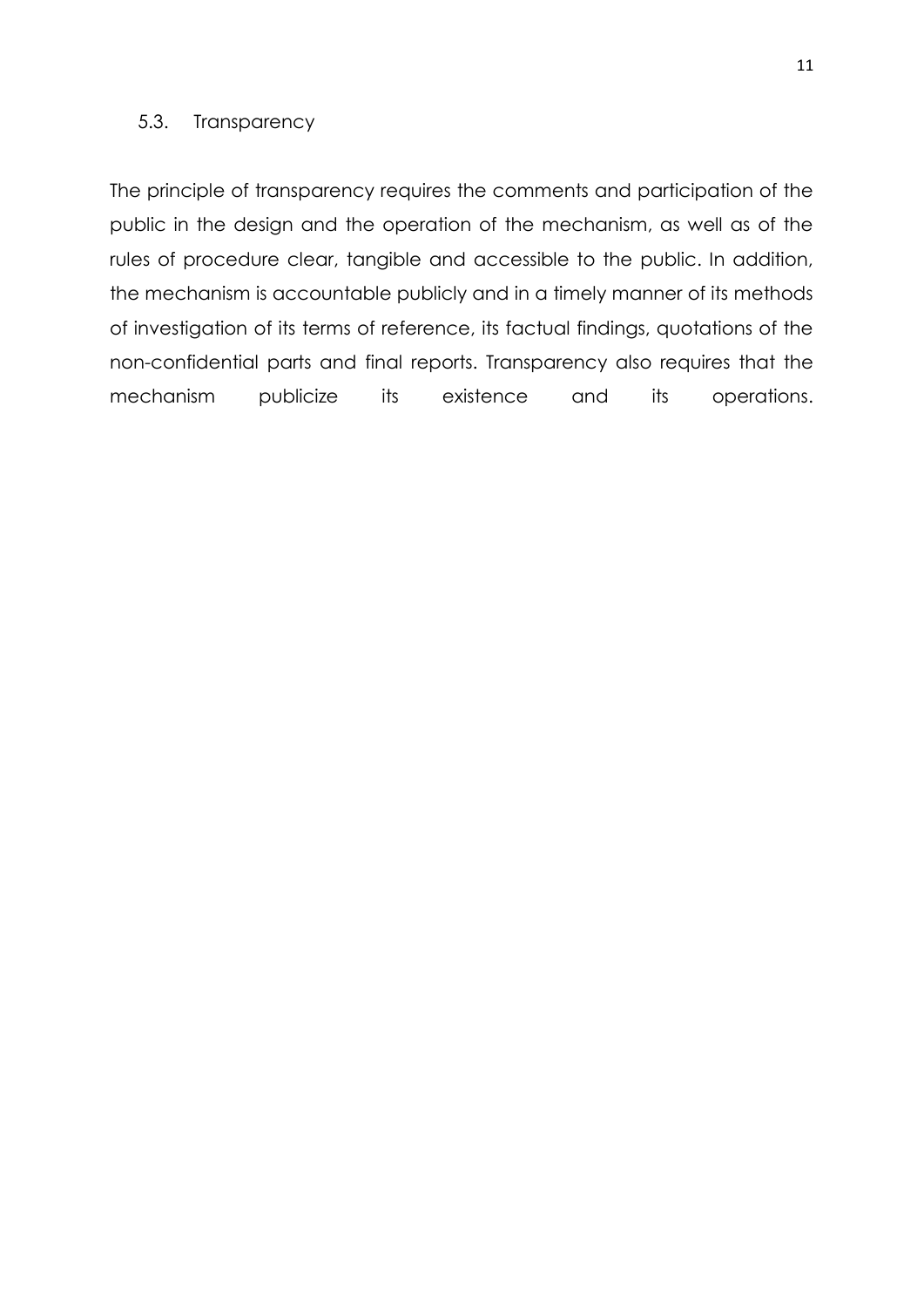### <span id="page-11-0"></span>5.4. Professionalism

Policy makers and personnel of the mechanism will have to behave in accordance with international standards of discretion and professionalism. The mechanism should be able to engage consultants to provide specific expertise needed.

#### <span id="page-11-1"></span>5.5. Accessibility

To be accessible to those affected, the mechanism should maintain open lines of communication and providing information in languages and formats required to enable the widest possible access to those affected. Accessibility also implies that unnecessary obstacle impedes the release process of this mechanism and that the applicants can submit their complaints without fear of reprisal, intimidation, requests for payment, or restrictions on their ability to access to legal or judicial process.

#### <span id="page-11-2"></span>5.6. Efficacity

The process of monitoring the implementation of the guidelines should be efficient in several ways: in the evaluation of complaints from communities or any other person having an interest in acting, in this case, non-governmental organizations in conducting control application of the Directives, and in communication with all stakeholders, including the applicants, the institution and the public. Effectiveness also requires that the mechanism works is timely and responsive.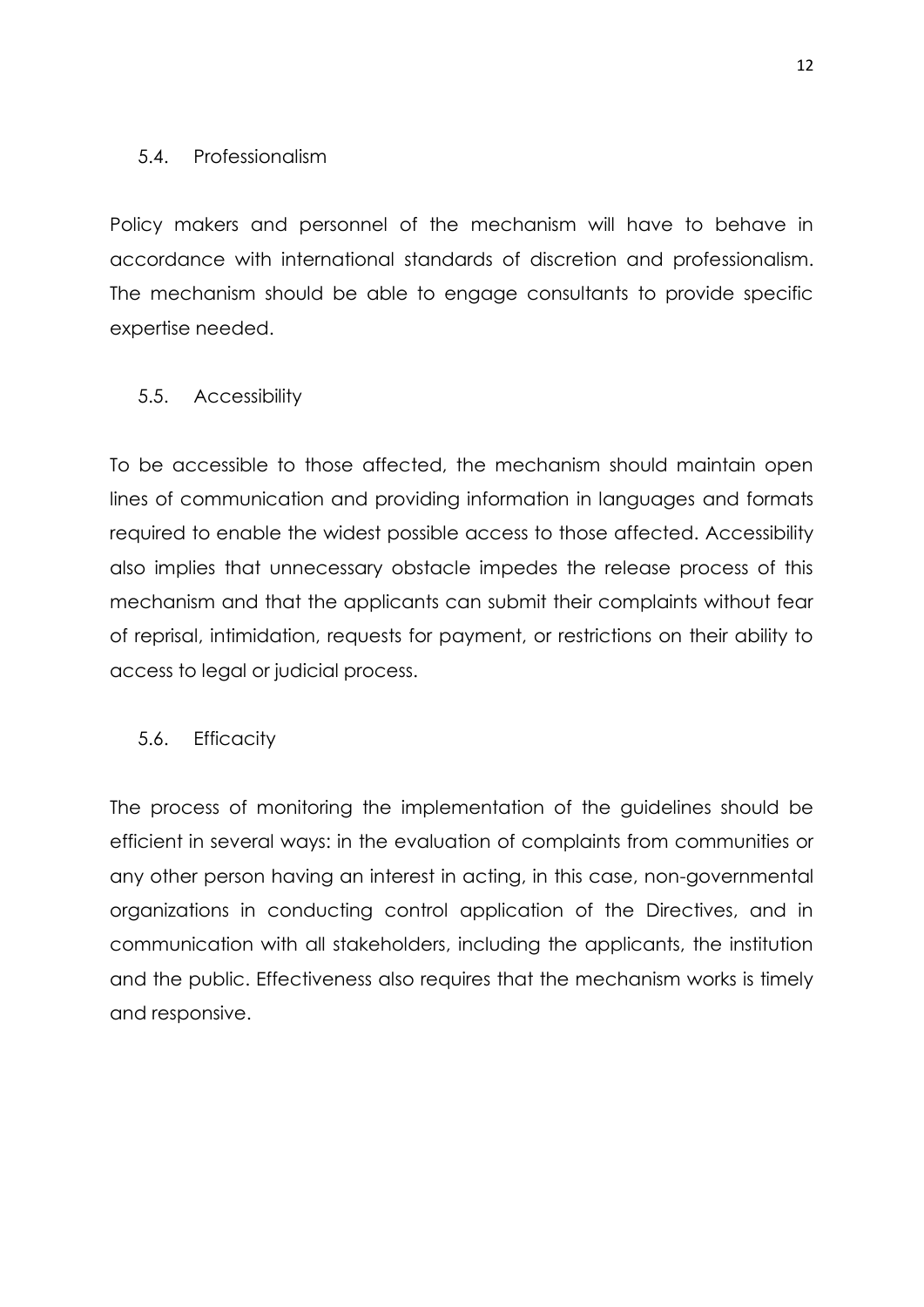# <span id="page-12-0"></span>6. ORGANIZATIONAL STRUCTURE, STAFF AND INDEPENDENCE OF ACTIONS INITIATED

### <span id="page-12-1"></span>6.1. Organizational structure and staff

With objective to rely as far as possible on existing structures within the BOAD for the process of monitoring the application of this policy is established within the Division of compliance and Regulation (DCR) to the Directorate of Legal Affairs (DAJ). The fact that the compliance function is sheltered by the DCR enjoys the existing expertise of the DAJ in the conduct of investigations and development evidence on which you can base decisions in controversial cases. The DAJ is also known and respected within the BOAD for his professionalism, fairness and independence.

The compliance audit function is implemented by a Director or Deputy Director level compliance officer. It is responsible for overseeing the effective functioning of the compliance function, including through the recruitment of panels of experts, if necessary consultants. This approach has the advantage of being relatively profitable, because the system can easily be expanded or reduced depending on the workload. In addition, such an approach allows the use of a panel of consultants in cases where the additional contribution or credibility requires it.

The expansion of the mandate of the Division of compliance and regulation to deal with checks relating to the application of the texts of the BOAD will require the following resources: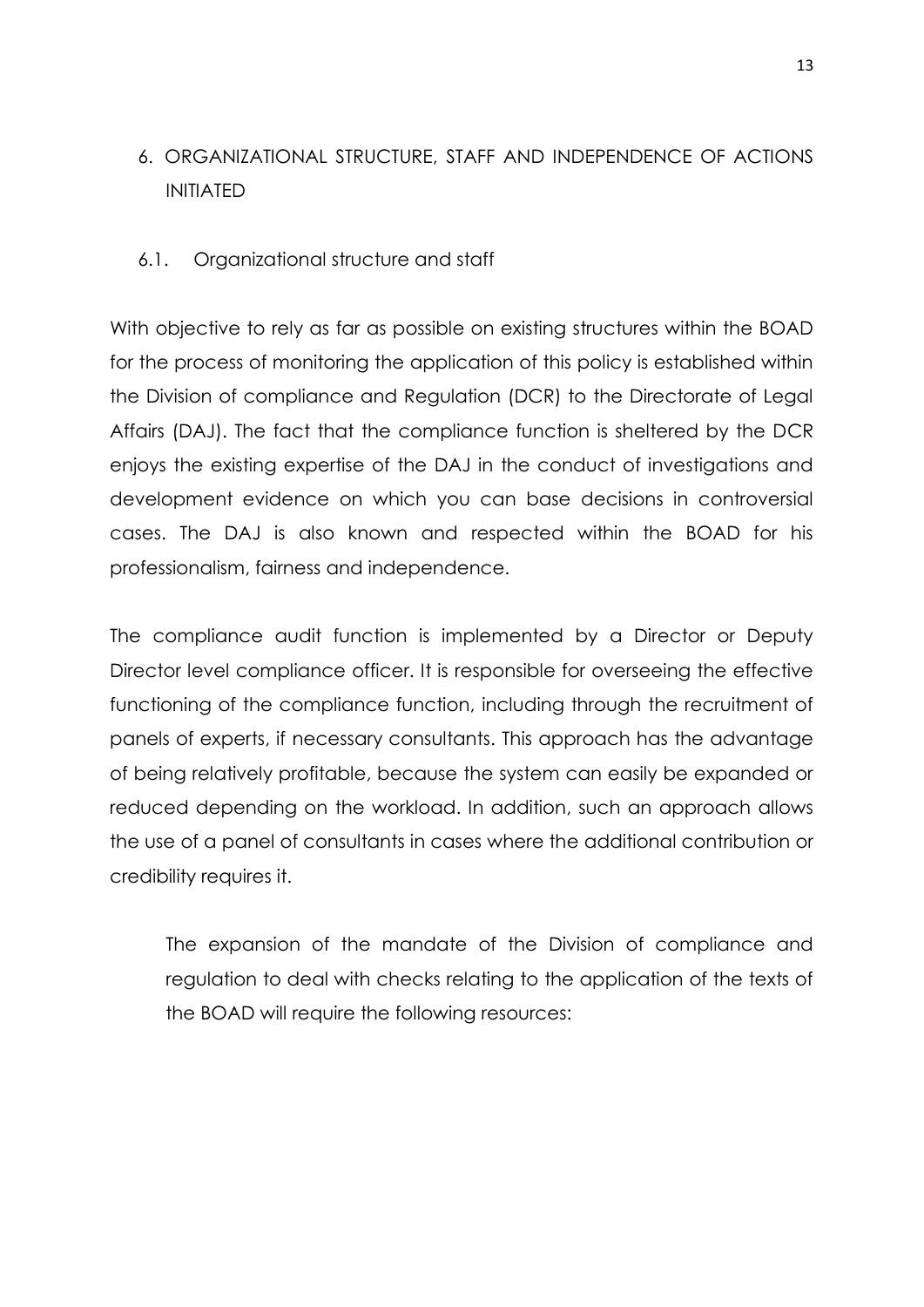- a Professional to :
	- $\triangleright$  support the work of the Chief Compliance Officer under the compliance mechanism BOAD;
	- $\triangleright$  receive and consider the admissibility of complaints;
	- $\triangleright$  guide inadmissible complaints for enforcement guidelines to the appropriate window mechanism grievance BOAD;
	- $\triangleright$  develop and implement a communications plan for the launch of the interim mechanism of monitoring the application of the guidelines, with developing a public web page, press releases and other announcements or public presentations;
	- $\triangleright$  working with the company that manages the overall control hotline reporting system to customize forms, web pages, and selection guide used by staff to answer telephone calls;
	- $\triangleright$  working with the DILC staff to develop a system for recording and monitoring of incoming complaints, in relying on practice and existing databases;
	- $\triangleright$  develop a format for the public reaister of complaints and a "summary of case" model on the web for the establishment of links to reports;
	- $\triangleright$  provide potential applicants by providing advice on procedures.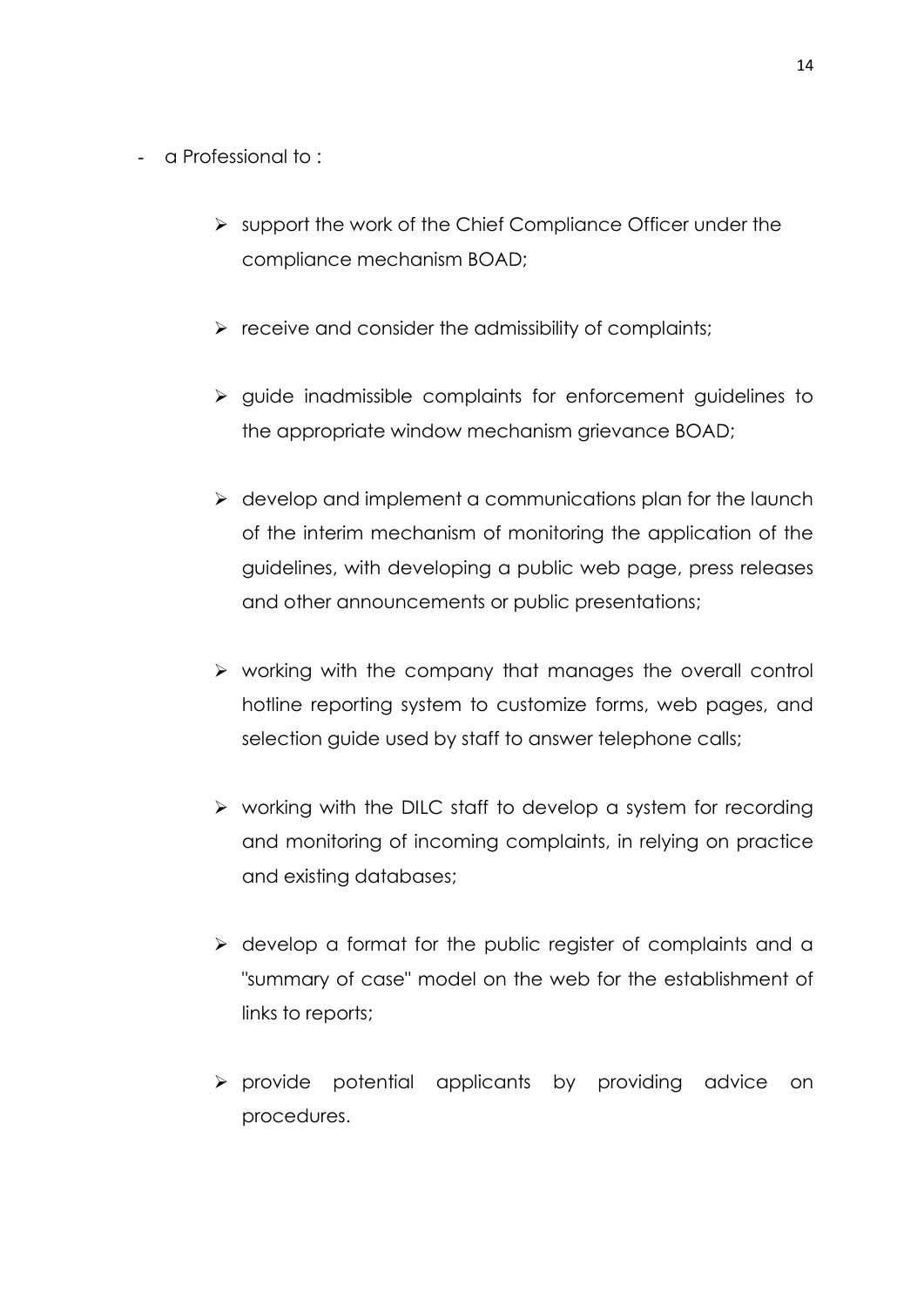- the head of compliance Division, is responsible for independent verification of compliance, and will be the main point of contact for the process of monitoring the application of the texts of the Bank and conduct or supervise investigations into any complaint for noncompliance considered responsive, make findings of non-compliance and report on its recommendations to the President.

In addition, the DCR will be support by other such specialized organizational units that responsible environmental management and Executive control of the Bank, and will have the possibility to require the President of the Bank of expert consultants to support it, to respond to complaints where the areas concerned or their work commitment.

<span id="page-14-0"></span>6.2. Guarantee of the independence of personnel of the verification of compliance

The independence of the actions undertaken within the framework of the verification of compliance is critical to its acceptance by claimants potentials and its effective functioning. The promotion of the independence of the compliance audit function is ensured by:

- accountability of independent consultants to conduct investigations;
- existing accountability mechanisms guarantee clear hierarchical lines to the top decision makers;
- the prohibition to the members of the panel of consultants or key employees of the Bank to have a contract duration determined in the prior two years when they left the Bank;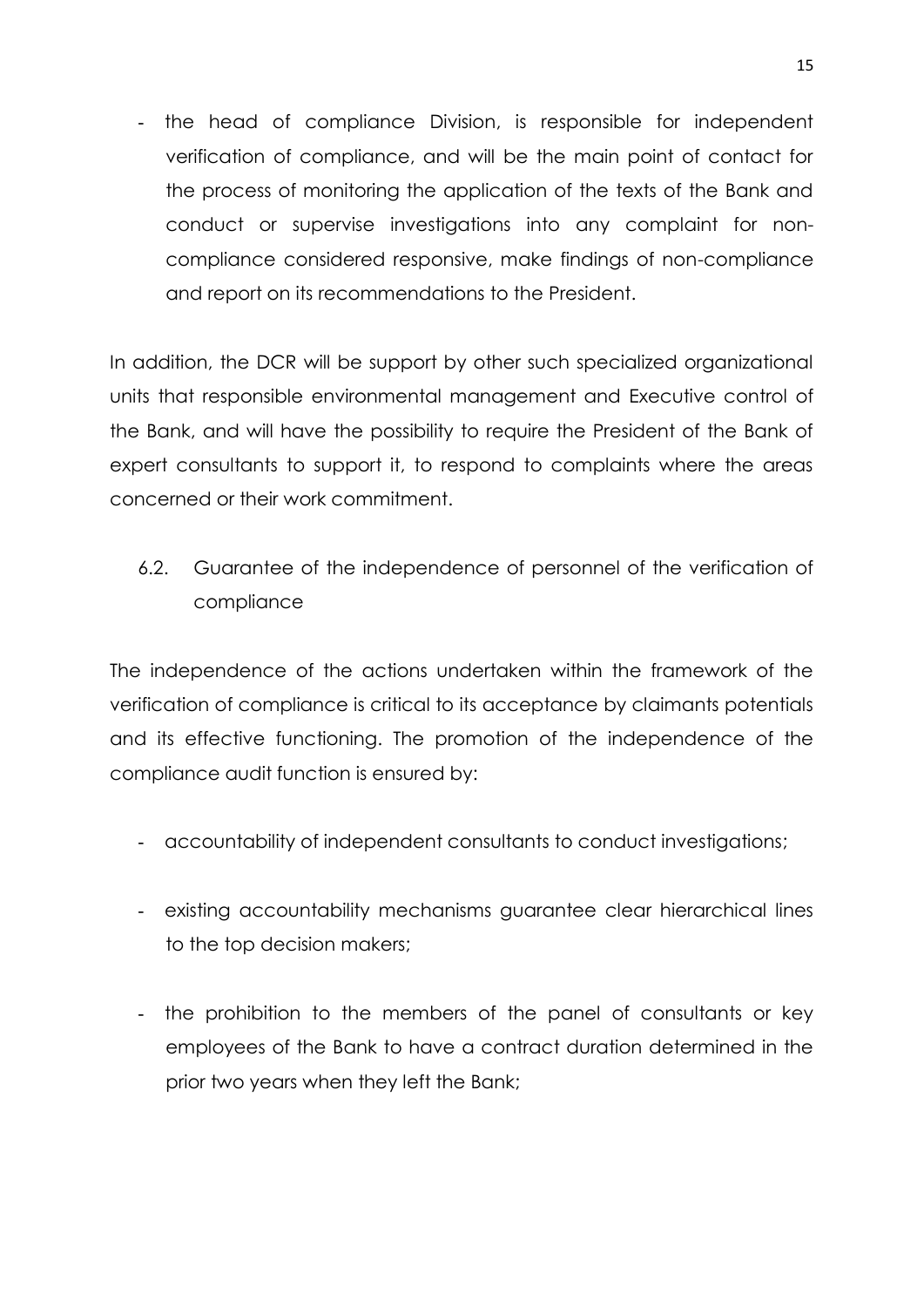- the enactment of clear rules in the Code of ethics for the resolution of conflicts of interest;
- setting up an adequate budget and without any interference from the operational staff;
- the Bank's commitment to protect the members of the Panel or other key staff members so that they can be removed only by the President of the Bank, with a pattern without ambiguity.

# <span id="page-15-0"></span>7. RECEPTION AND PROCESSING OF COMPLAINTS PROCEDURES

<span id="page-15-1"></span>7.1. Eligibility of a complaint

Any individual or group of individuals likely to be affected by a project supported by the BOAD must be able to file a complaint. Complaints may be received by mail, e-mail, fax or the hotline dedicated the DILC. Anonymous complaints will not be accepted, but the names of the applicants will be kept confidential if they so request. Investigations may also be triggered at the initiative of the head of compliance, at the request of general control or on the instruction of the Chairman of the BOAD.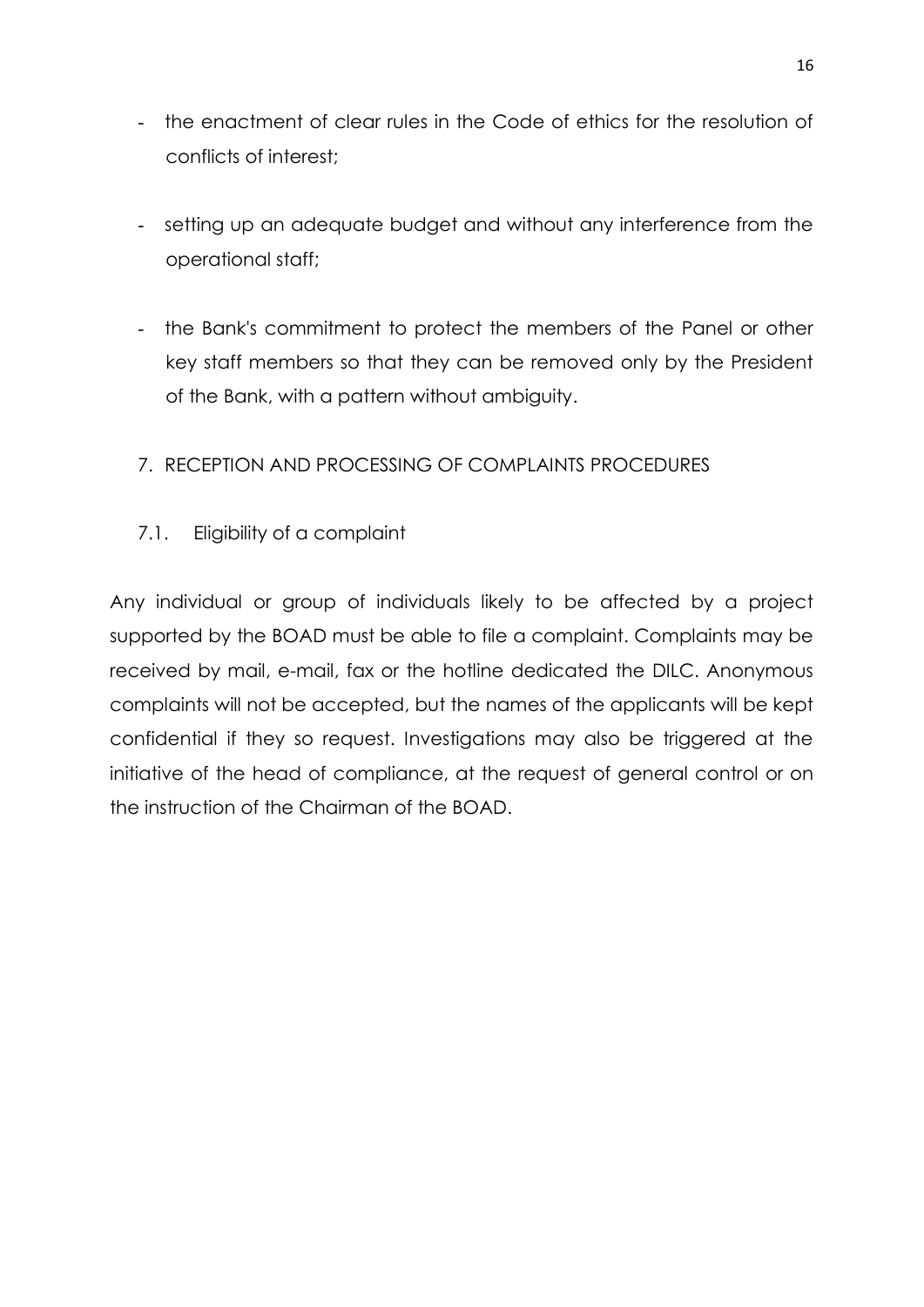Once a complaint is received, its admissibility is assessed. The criteria for admissibility of complaints will require that the complaint:

- fits in a project or program in which the BOAD has a role (funder, arranger, surety, financial advisor...) ;
- be submitted by or on behalf of one or several of the persons affected by the project or program; and
- raises potential issues relating to the implementation of the policies and procedures of the Bank including environmental and social policies.

BOAD rejects any complaint that is filed fraudulently or maliciously.

The Bank requires the applicant to identify a violation of policy. However, staff responsible for the verification of conformity may interpret the violations alleged in the complaint, even if these are not listed explicitly, based on the fact that those affected are probably little familiar with all - even with all - the relevant policies and procedures of the BOAD.

### <span id="page-16-0"></span>7.2. Reception and initial management of complaints

The procedures and guidelines for the investigation of general control provide the receipt of complaints by a hotline, e-mail, website, fax, or mail. These contact channels are available to persons working and not working for BOAD.

Public orientation of procedures for checking the conformity of BOAD would require involvement of the public. The ability to request and the reasonable expectation of receiving information about an investigation and its status are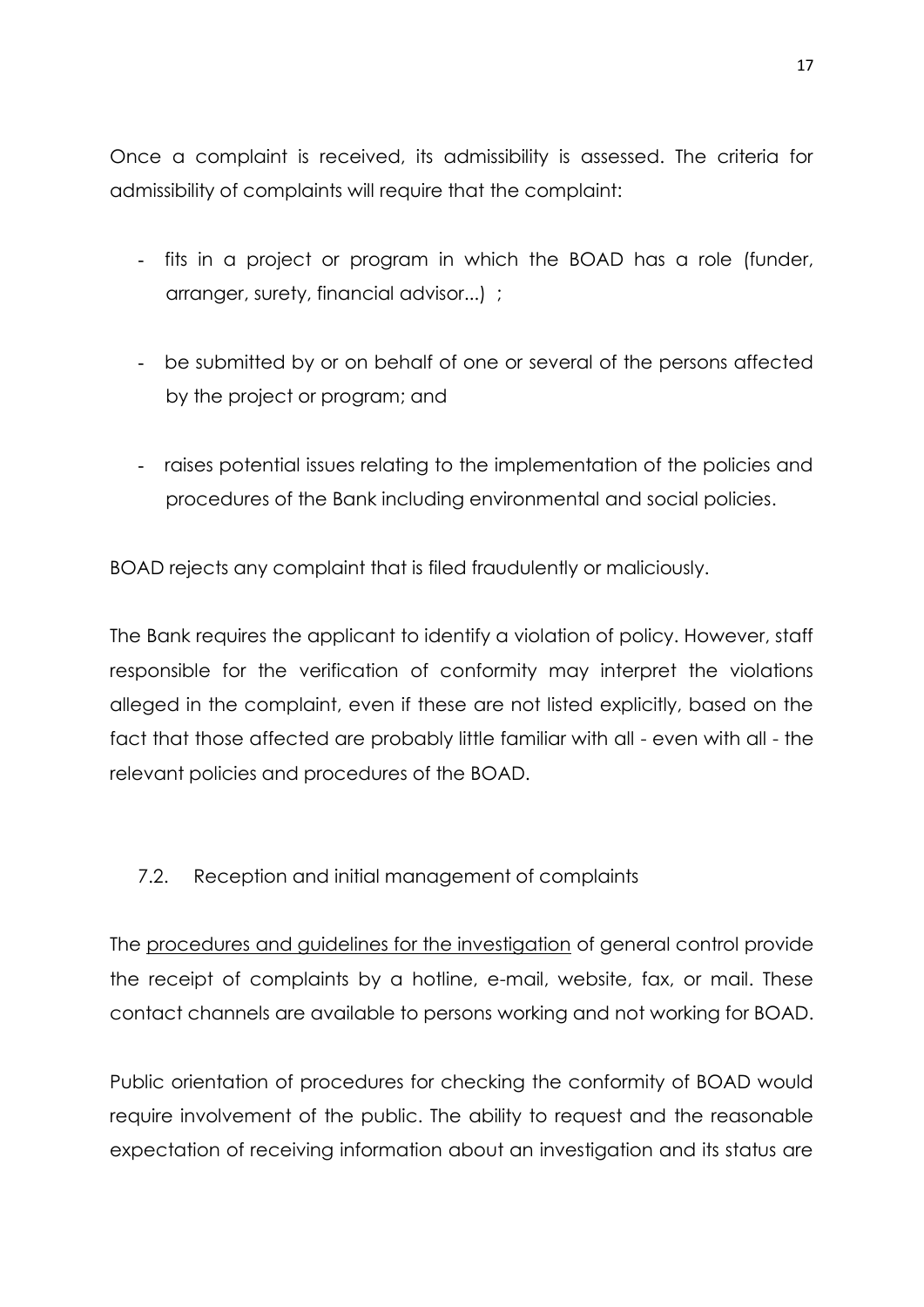a feature of the transparency of the mechanisms of accountability where the confidence in the process depends on the applicants access to the information on the treatment of complaints. In addition, given the general absence of punitive referred and sanctions on staff within the framework of compliance, confidentiality requirements relating to the investigation are much less strict.

## <span id="page-17-0"></span>7.3. The compliance audit process

The main objective of the process is to investigate alleged violations of the texts and commitments of the BOAD in a project funded or to be funded by the Bank or any other project where the policies of the Institution shall apply. The verification process leads to findings of non-compliance and make recommendations on how to restore the application of the texts of procedures and directives by the project and, where appropriate, to mitigate any damage resulting from the disrespect by the BOAD of its policies or procedures.

### <span id="page-17-1"></span>7.4. Specific activities of the process

The specific activities of the compliance audit process include, inter alia, the following elements:

- reception and determination of the admissibility of requests for verification; conducting a thorough and objective review of compliance with policies, including through inspections carried out in the country, interviews with people affected by the project, and the collection of comprehensive information to allow for a factual determination of the issues raised and provide a reliable basis for all recommendations;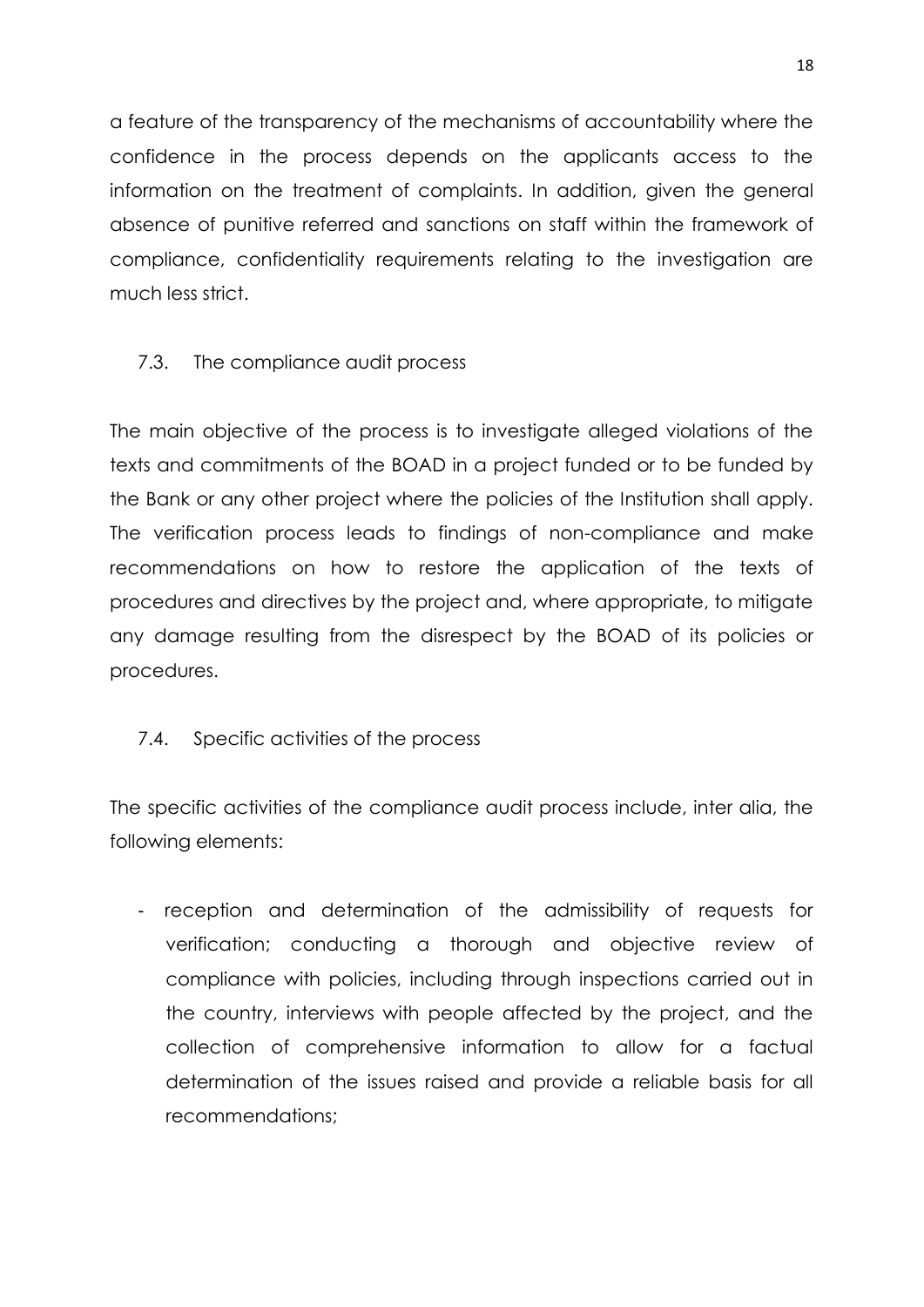- transmission, BOAD staff and applicants, reports containing conclusions on compliance with the policy;
- transmission, the staff of BOAD and seekers, drafts of recommendations aimed to restore the application of the texts by the project;
- collection of comments from and in consultation with staff of the BOAD, applicants and host on all recommendations Governments;
- transmission of final reports to the Chairman of the BOAD with the conclusions and recommendations;
- monitoring the implementation of the decisions taken by the President of the BOAD;
- transmission to the President of the BOAD of reports providing systemic advice based on lessons learned from previous cases;
- reports, at least annual, the President of BOAD concerning the functions, operations and results of the process of monitoring the application of the guidelines;
- awareness-raising actions destined to those potentially affected, explaining the process of monitoring the application of the texts.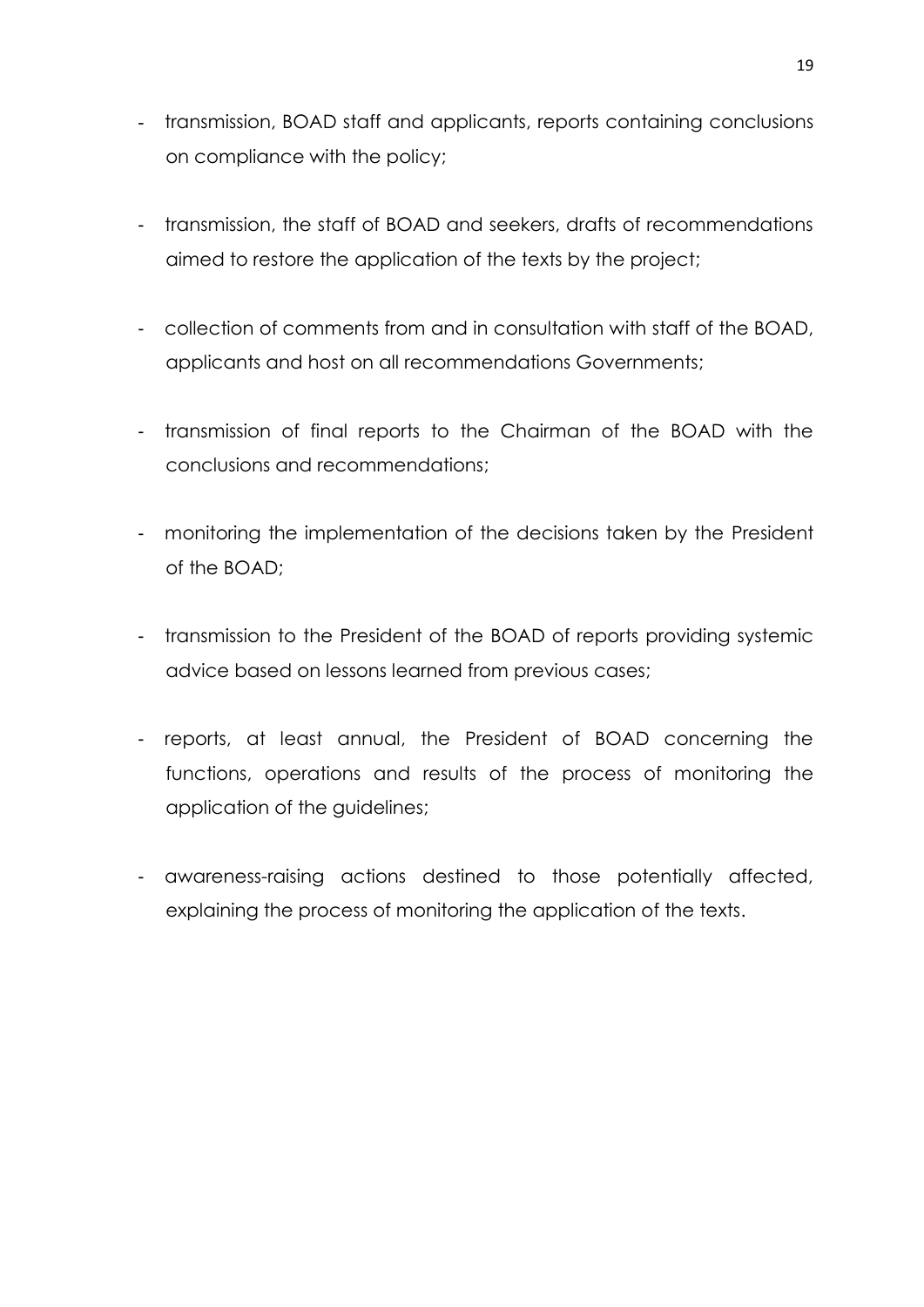In the exercise of their functions, compliance Examiners will have complete access to personnel, policies and BOAD records. They must also be able to visit the sites of projects supported by the BOAD.

## <span id="page-19-0"></span>7.5. Procedural steps and timetable

The elements described below are illustrative procedural steps and timelines proposed for a control application of the texts. These steps are only intended to give a general indication of how the process might work.

## <span id="page-19-1"></span>7.5.1. Filing of the application

A complaint concerning a monitoring of the texts is filed with the Division in charge of compliance;

<span id="page-19-2"></span>7.5.2. Registration and acknowledgement of receipt of the request.

Within five (5) working days following receipt of a complaint concerning a control of implementation of the guidelines, the compliance officer will record the complaint and will acknowledge receipt of the complaint to the complainant. This is a mainly administrative step. If the Division in charge of compliance can immediately determine that the complaint is not admissible, the compliance officer must notify the applicant in writing. The registration of the complaint will be made in a register accessible to the public via the website of monitoring the application of the quidelines.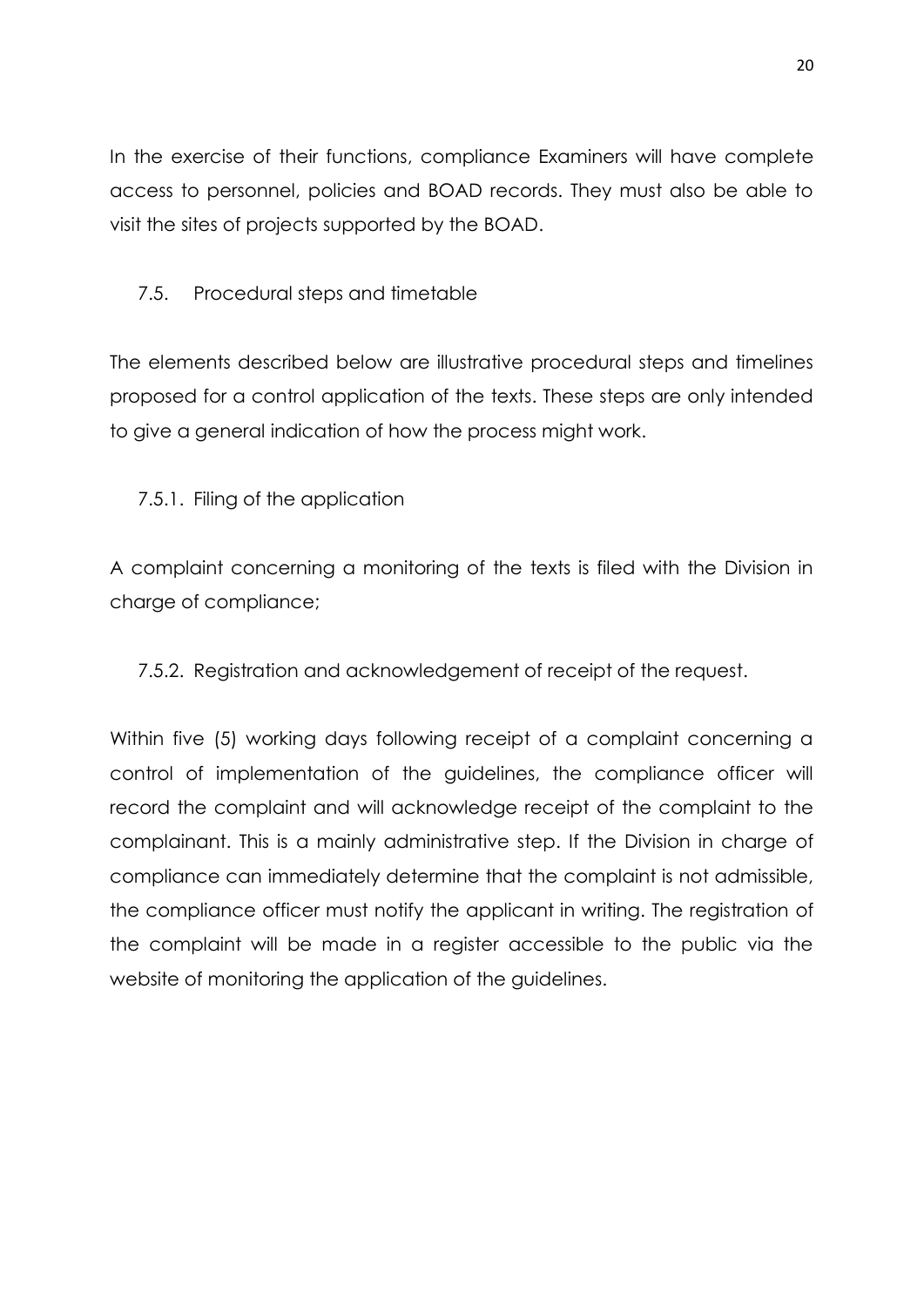# <span id="page-20-0"></span>7.5.3. Determination of the admissibility of the complaint seeking control of the implementation of the guidelines

Within twenty (20) working days following the registration of the complaint, the Division in charge of compliance determines the admissibility of the complaint and shall inform the applicant of the decision. Assuming that the claimant alleges no violation of specific policy, the Division in charge of compliance will evaluate the complaint itself to determine if it raises questions of possible violations of storage policies. During the admissibility stage, the Division in charge of compliance may consult the applicant, staff BOAD and the promoters of the project, and examine the documents available. If the complaint is deemed inadmissible by the Division in charge of compliance, because, for example, it raises no questions of compliance, the compliance officer may refer the applicant to the grievance process.

# <span id="page-20-1"></span>7.5.4. Drafting of the terms of reference of the enforcement of the texts and commitments

Within twenty (20) working days of the determination of the admissibility of a complaint, the Division in charge of compliance will strive to develop and publish a draft terms of reference and a schedule for the inquiry. BOAD staff, applicants and other interested parties will have ten (10) working days to decide on the draft terms of reference. After reviewing all the comments, the Division in charge of compliance will publish the final version of the terms of reference, which may be changed at any time after giving the applicants and the public a similar opportunity to express their comments.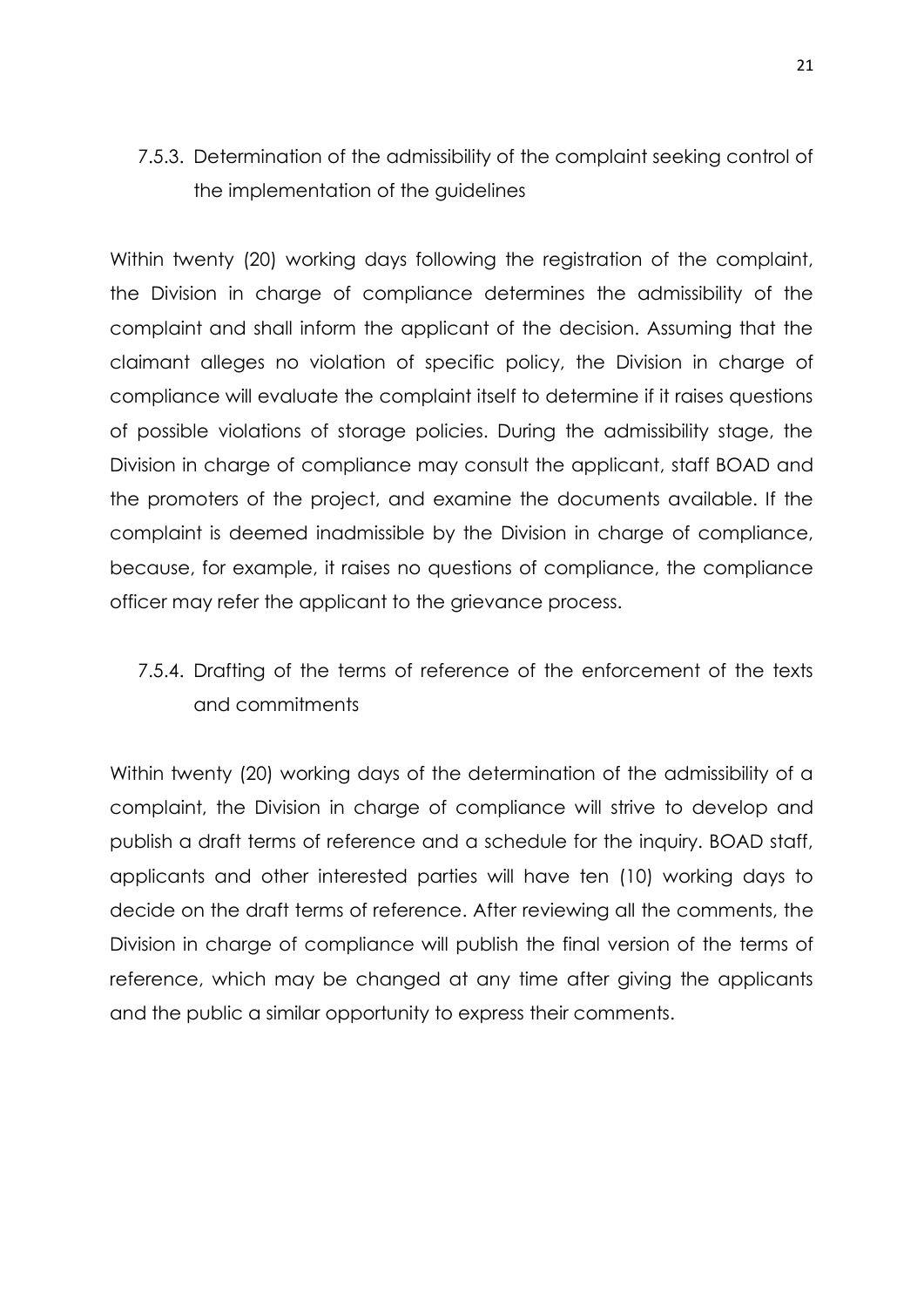#### <span id="page-21-0"></span>7.5.5. Realization of monitoring the application of the texts

The Division in charge of compliance will have all the powers in the conduct of its investigations, including the power to conduct visits on the spot. The Division in charge of compliance will be also an adequate budget and the right to engage consultants in accordance with the legislation in force, if it deems it necessary to carry out an effective control of the application of policies, procedures and directives, given the cultural and political context of the complaint. The review conducted by the Division in charge of compliance is not limited in time, unless a schedule is specified in the terms of reference, because the time required may vary considerably depending on the nature, complexity and the extent of the project and potential violations of policy.

#### <span id="page-21-1"></span>7.5.6. Draft compliance audit report

After completing its investigation, conclusions and proposed recommendations, the compliance officer shall transmit to the Director of the responsible organizational unit (OU) Legal Affairs, a draft report, which will be then passed on authorization of the President of the Bank, to the staff BOAD, the applicants and the public. BOAD, the applicants or any other interested parties will have twenty (20) working days to submit their comments.

#### <span id="page-21-2"></span>7.5.7. Submission of the final report

Within twenty-five (25) working days following receipt of comments on the draft report, the compliance officer will transmit to the Director of the responsible organizational unit of Legal Affairs a final report on the implementation of the texts, with its findings and recommendations. The Division of compliance, after receiving the opinion of the Director of the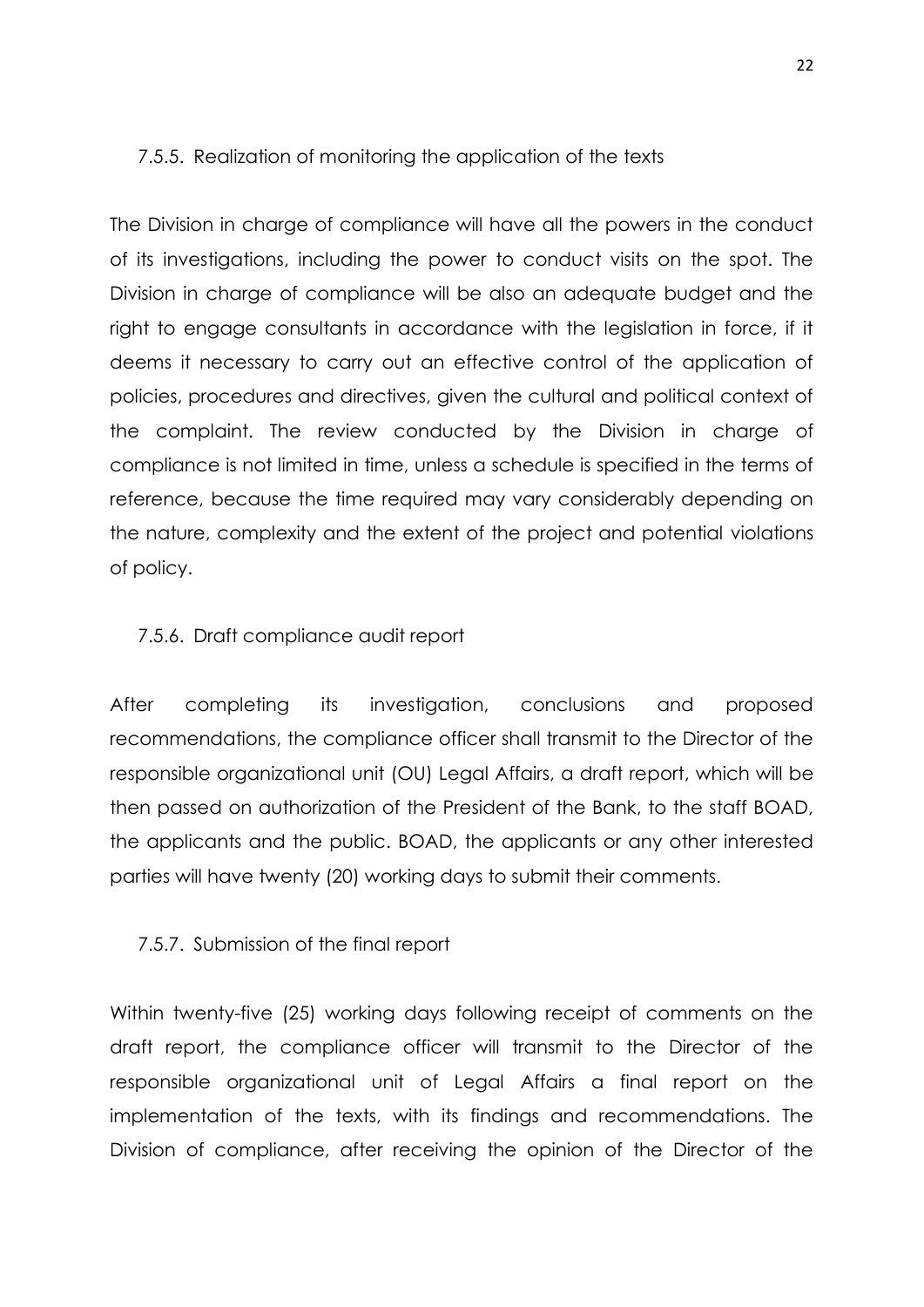responsible organizational unit of Legal Affairs will submit the report to the Chairman of the BOAD with copy transmitted to the applicants, and dissemination to the public.

### <span id="page-22-0"></span>7.5.8. Decision of the President of the BOAD.

Within 25 working days from the receipt of the final version of the report of monitoring of texts, BOAD President will take the final decision on the measures necessary to restore the application of the directives by the project or the program and/or mitigate any damage, if appropriate, to the applicants. The decision of the Chairman of the BOAD will be forwarded to the applicants and made public.

If for some reason the indicated timetable cannot be met in a particular case, the applicant and the public will be informed of the delay, the reasons for it and new schedule.

# <span id="page-22-1"></span>7.6. Reactions et remedies

The powers that in theory could be linked to a function of compliance include the following:

# <span id="page-22-2"></span>7.6.1. Findings of non-compliance of the guidelines

The main power of the functions of monitoring the application of the guidelines within the other institutions is the right to publish the findings of noncompliance and associated reports. In the case of the offices of accountability of the international financial institutions, the findings of noncompliance mainly concern the underlying institution. Thus, the BOAD compliance function would primarily make accounts on the lack of enforcement by BOAD, its own relevant policies. Such disclosure to the public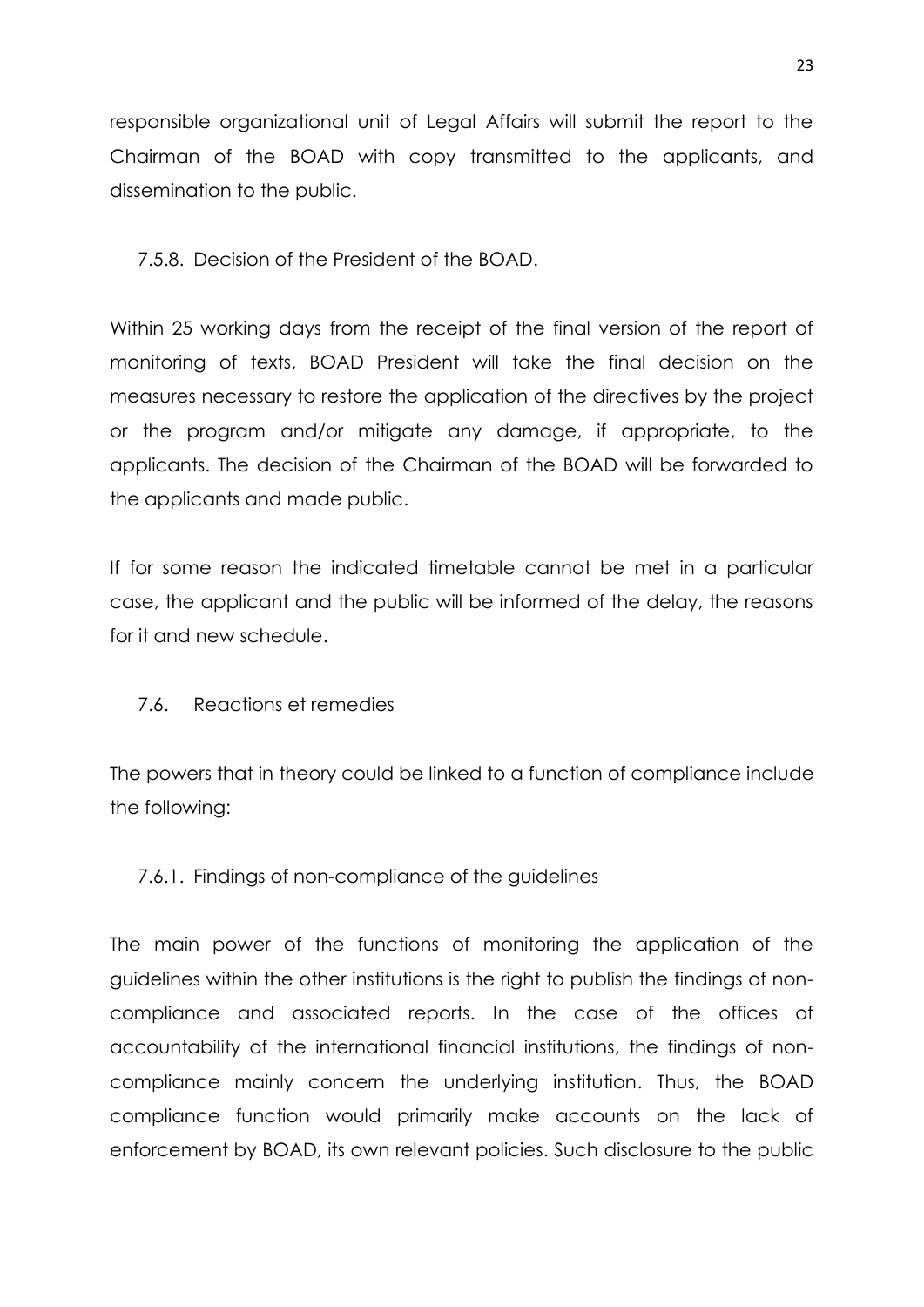can put pressure on the BOAD and encourage them to take additional measures to remedy the situation (with perhaps, also, the compensation for damage, in charge of the project proponent), even if these remedies are not clearly listed in the mandate of monitoring the application of the guidelines. The findings public non-compliance, even if they are primarily centered on the Bank, may also encourage a better performance by the project proponent, albeit indirectly.

<span id="page-23-0"></span>7.6.2. Right to issue recommendations

The Division in charge of compliance must be able to make recommendations for improvement of the implementation, at a time, case by case and across the BOAD;

<span id="page-23-1"></span>7.6.3. Right condition changes of the project or program payments

Although the Division in charge of compliance does not have the right to direct modifications to the project or program, the Chairman of the BOAD has the right to condition the future participation of the BOAD to a project or programme by the policies of the Institution;

<span id="page-23-2"></span>7.6.4. Right to suspend payments for a temporary

When damage to the affected people is imminent, President of BOAD has the right to stop the financial disbursement of BOAD or other forms of support to a project, pending the outcome of the monitoring process of the implementation of the guidelines, at least where there is a risk of irreversible damage to the affected persons in the event of continuation of the project.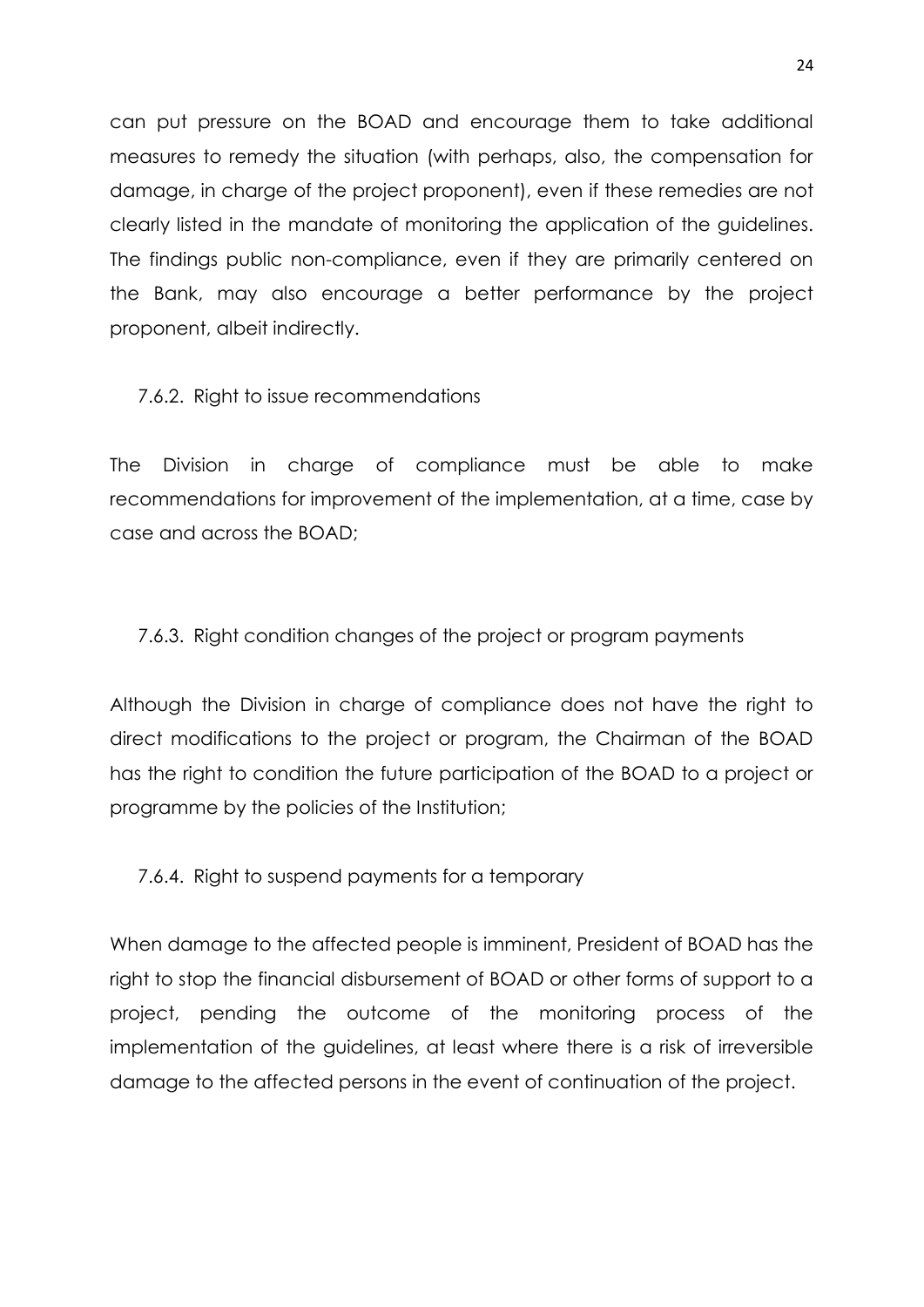#### <span id="page-24-0"></span>7.6.5. Right to suspend payments to final

The Chairman of the BOAD may order the permanent suspension of all expenses, assuming that the project is not otherwise able to start to implement the policies of the BOAD. The underlying legal documents must clarify that any violations of environmental and social policies constitute serious violations of the project documents;

### <span id="page-24-1"></span>7.6.6. Compensation and restitution

The BOAD President may also ask the proponent to take appropriate measures so that those affected are compensated or reduced to their State from before the injury.

It should be noted that in all cases, the ultimate remedy is determined by the Chairman of the BOAD. No decision is required by the Act. The function of monitoring the implementation of policies, procedures and guidelines is not a Court of law and any constat cannot alter one any legal liability, immunity, or obligation of BOAD. Nothing in the proposed process of policy enforcement, procedures and guidelines shall be construed as a waiver, express or implied, the privileges of the BOAD. It is an internal process that cannot, suggest that a specific action is required, nor allow one any cause of action against the Institution.

# <span id="page-24-2"></span>7.7. Monitoring and reporting

the Division in charge of the compliance of the Bureau of investigation has a duty to monitor the implementation of decisions taken following an investigation of compliance. The monitoring and reporting must generally be performed on an annual or biannual basis until the process confirms the implementation and/or compliance, which will end the follow-up period. This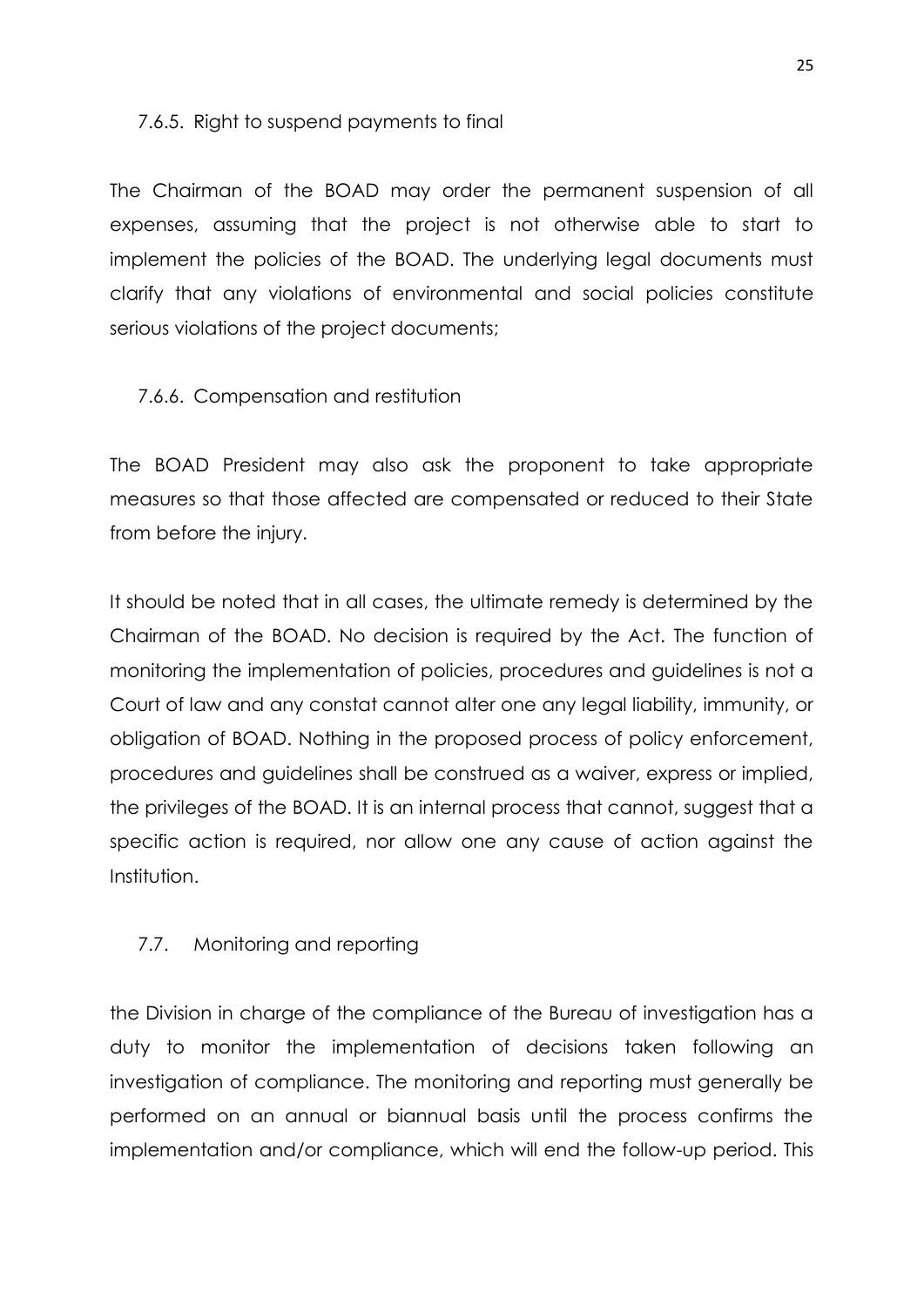can lead to the implementation of the monitoring measures to restore the application, by the institution, policies, procedures and directives in cases where non-compliance has been documented. This is consistent with current practice within the general control, which will ensure the follow-up of the recommendations contained in the guidelines signed for that purpose by the President of the Bank to ensure that they are fully implemented or are no longer applicable.

The responsibility of monitoring is vested in compliance auditor. To account for the results of the follow-up to the senior management of the Bank, to the applicants and the public is another key element, which ensures the transparency of the process and the results, and allows the Bank and all parties to the complaint process to understand the situation and to promote the implementation of the results.

#### <span id="page-25-0"></span>7.8. Disclosure of information

Disclosure of information is a key element needed to ensure transparency and the effectiveness of the mechanisms of resolution of grievances. The operation of the control of application of the directives and the grievance process shall comply with the policy dissemination and access to information of the BOAD. Handouts on the process of monitoring the application of environmental and social guidelines should be disseminated as widely as possible, including the interface between the institution and the people affected by the project or the program. The WEB site of the Bank with the process of monitoring the application of the guidelines should also be put in place. The information to be widely disclosed on the WEB site are:

- basic information on procedures for monitoring the application of the policies, procedures and guidelines;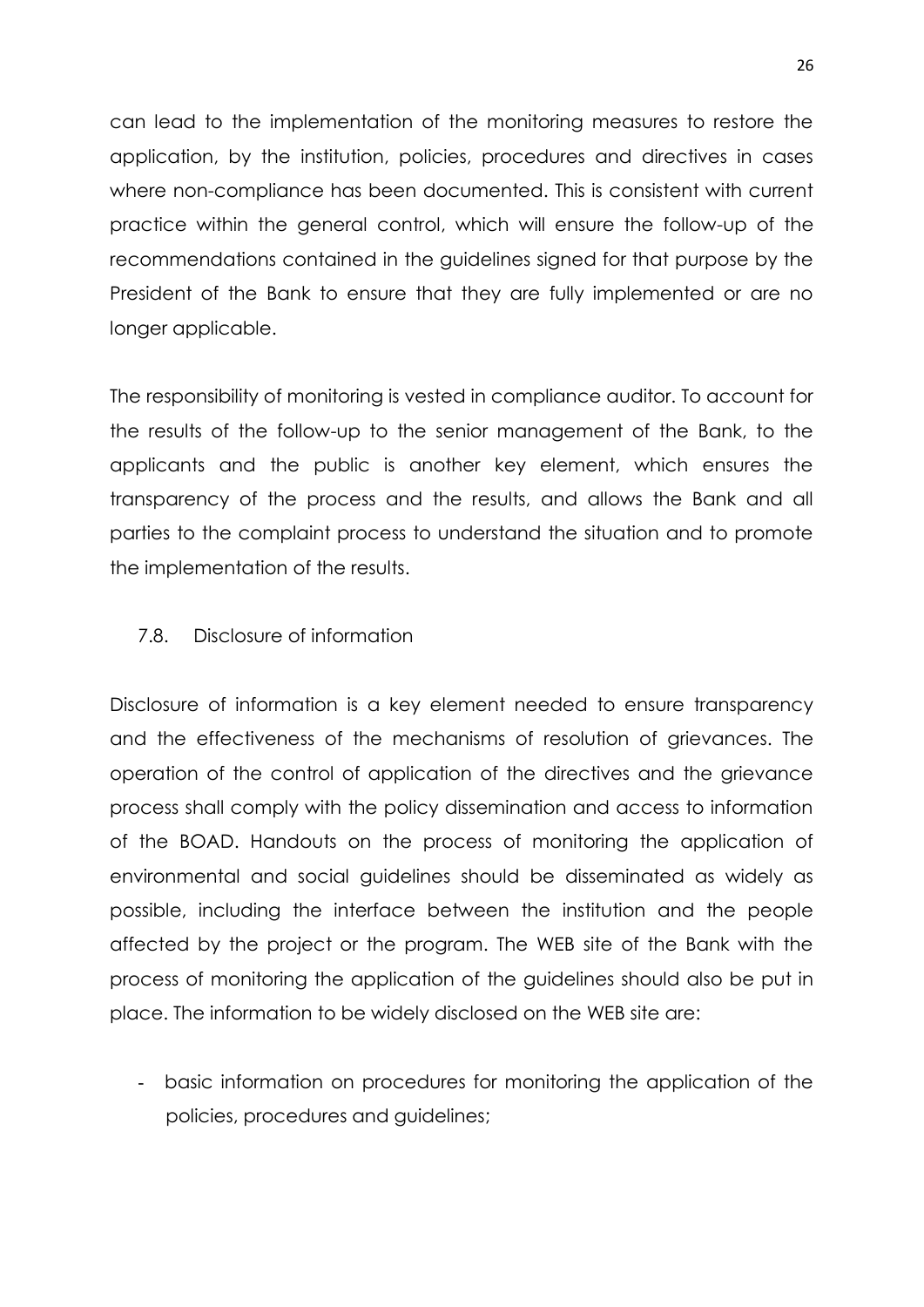- The instructions for how to file a complaint;
- Rules of detailed procedures;
- The register of complaints, including basic information about the complaint and the status thereof;
- The draft and final version of the terms of reference and investigation reports mentioned above, and
- Annual reports describing the activities of control application of environmental and social guidelines.
- <span id="page-26-0"></span>8. FUNCTION OF PREVENTION AND COUNCIL ;

Also responding to external complaints, charged UO of compliance control, has the right to initiate an audit of the compliance by projects. Proactive approach to enforcement of the texts could improve overall understanding of the BOAD of the impact of its projects, identify strengths and weaknesses in the political approach of the BOAD, and broaden the impact of lessons learned in the context of complaints from abroad about specific projects.

The Division in charge of the compliance of the BOAD must have explicitly the right to formulate systemic advice or General drawn from his work on the control of the implementation of the guidelines. While giving advice on specific projects may lead to a potential conflict of interest in the event of subsequent complaints concerning the project, the Division in charge of compliance is in unique position to gather lessons learned regarding the impacts and issues affecting local communities. The Council shall normally be submitted in writing to the Chairman of the BOAD and must be conducted in a transparent and open with the possibility, where appropriate, public